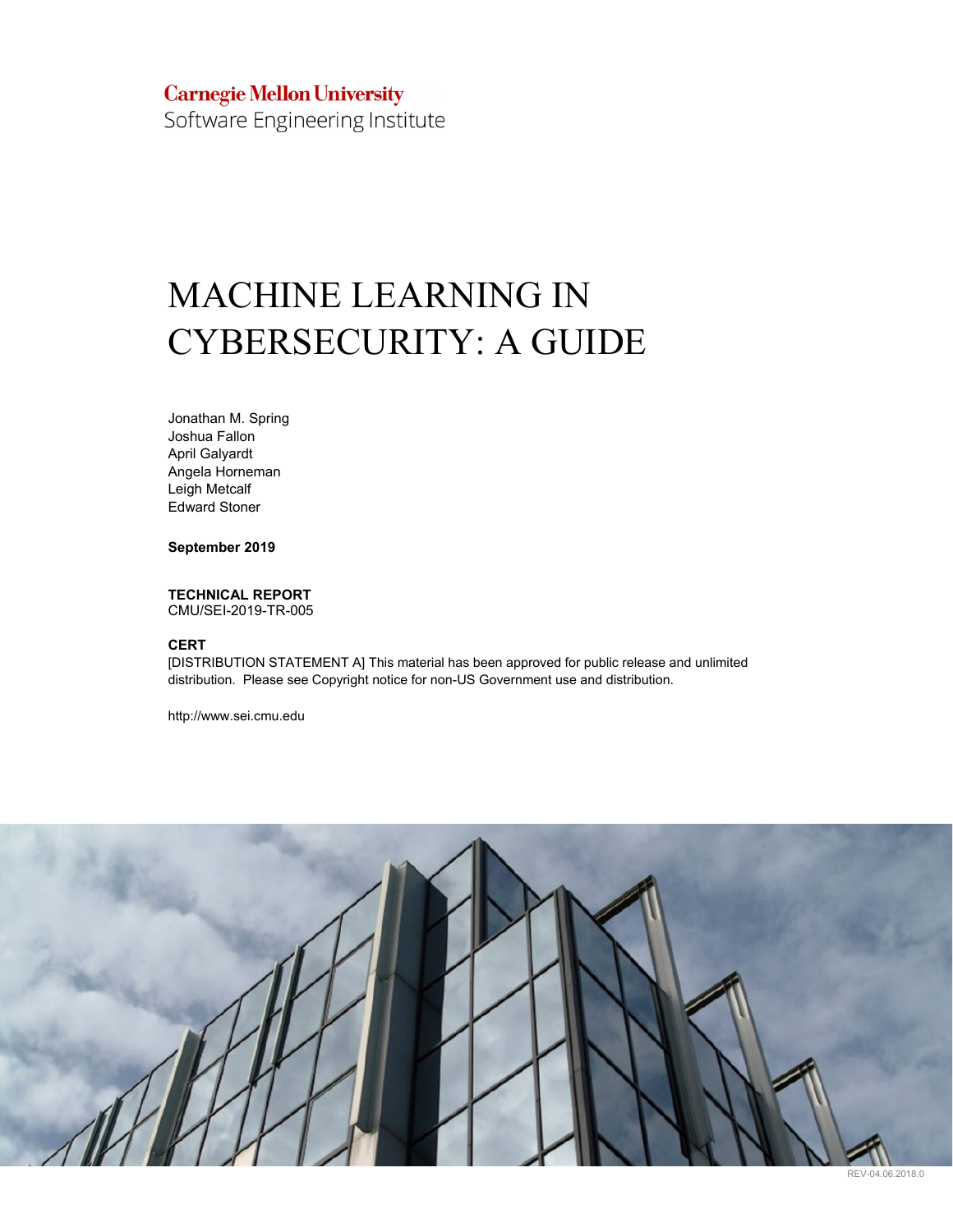Copyright 2019 Carnegie Mellon University. All Rights Reserved.

This material is based upon work funded and supported by the Department of Defense under Contract No. FA8702-15-D-0002 with Carnegie Mellon University for the operation of the Software Engineering Institute, a federally funded research and development center.

The view, opinions, and/or findings contained in this material are those of the author(s) and should not be construed as an official Government position, policy, or decision, unless designated by other documentation.

References herein to any specific commercial product, process, or service by trade name, trade mark, manufacturer, or otherwise, does not necessarily constitute or imply its endorsement, recommendation, or favoring by Carnegie Mellon University or its Software Engineering Institute.

This report was prepared for the SEI Administrative Agent AFLCMC/AZS 5 Eglin Street Hanscom AFB, MA 01731-2100

NO WARRANTY. THIS CARNEGIE MELLON UNIVERSITY AND SOFTWARE ENGINEERING INSTITUTE MATERIAL IS FURNISHED ON AN "AS-IS" BASIS. CARNEGIE MELLON UNIVERSITY MAKES NO WARRANTIES OF ANY KIND, EITHER EXPRESSED OR IMPLIED, AS TO ANY MATTER INCLUDING, BUT NOT LIMITED TO, WARRANTY OF FITNESS FOR PURPOSE OR MERCHANTABILITY, EXCLUSIVITY, OR RESULTS OBTAINED FROM USE OF THE MATERIAL. CARNEGIE MELLON UNIVERSITY DOES NOT MAKE ANY WARRANTY OF ANY KIND WITH RESPECT TO FREEDOM FROM PATENT, TRADEMARK, OR COPYRIGHT INFRINGEMENT.

[DISTRIBUTION STATEMENT A] This material has been approved for public release and unlimited distribution. Please see Copyright notice for non-US Government use and distribution.

Internal use:\* Permission to reproduce this material and to prepare derivative works from this material for internal use is granted, provided the copyright and "No Warranty" statements are included with all reproductions and derivative works.

External use:\* This material may be reproduced in its entirety, without modification, and freely distributed in written or electronic form without requesting formal permission. Permission is required for any other external and/or commercial use. Requests for permission should be directed to the Software Engineering Institute at permission@sei.cmu.edu.

\* These restrictions do not apply to U.S. government entities.

Carnegie Mellon®, CERT® and OCTAVE® are registered in the U.S. Patent and Trademark Office by Carnegie Mellon University.

DM19-0312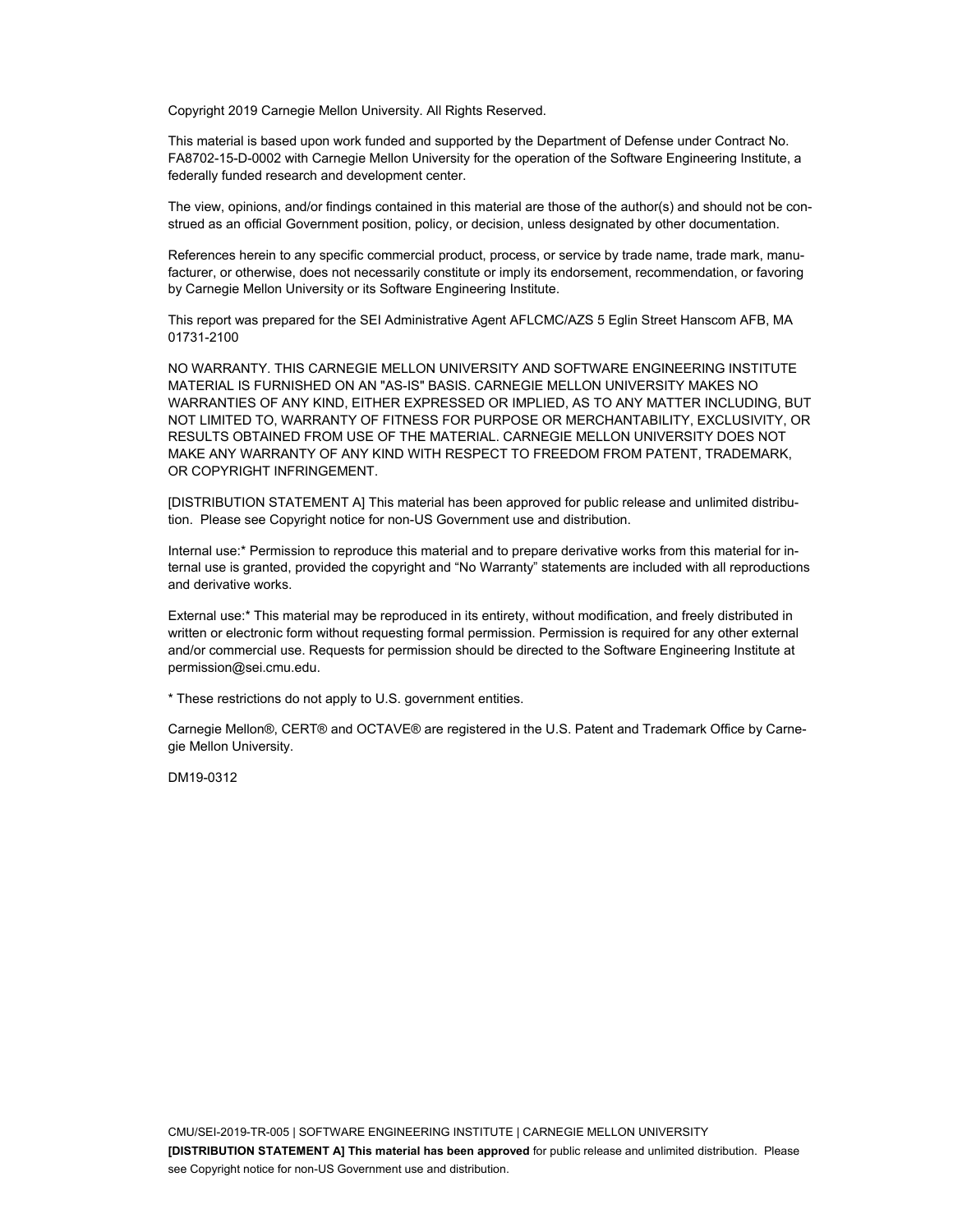# **Table of Contents**

| <b>Acknowledgments</b><br>iv |                                                                                       |                |  |
|------------------------------|---------------------------------------------------------------------------------------|----------------|--|
| <b>Abstract</b>              |                                                                                       | $\mathbf v$    |  |
| <b>Introduction</b>          |                                                                                       | 1              |  |
|                              | Seven Guiding Questions about ML Tools for Cybersecurity                              | 3              |  |
| 1.                           | What is your topic of interest?                                                       | 5              |  |
| 2.                           | What information will help you address the topic of interest?                         | 6              |  |
| 3.                           | How do you anticipate that an ML tool will address the topic of interest?             | $\overline{7}$ |  |
| 4.                           | How will you protect the ML system against attacks in an adversarial, cybersecurity   |                |  |
|                              | environment?                                                                          | 11             |  |
| 5.                           | How will you find and mitigate unintended outputs and effects?                        | 12             |  |
| 6.                           | Can you evaluate the ML tool adequately, accounting for errors?                       | 13             |  |
| 7.                           | What alternative tools have you considered? What are the advantages and disadvantages |                |  |
|                              | of each one?                                                                          | 15             |  |
| <b>Conclusion</b>            |                                                                                       | 17             |  |
|                              | <b>References</b>                                                                     |                |  |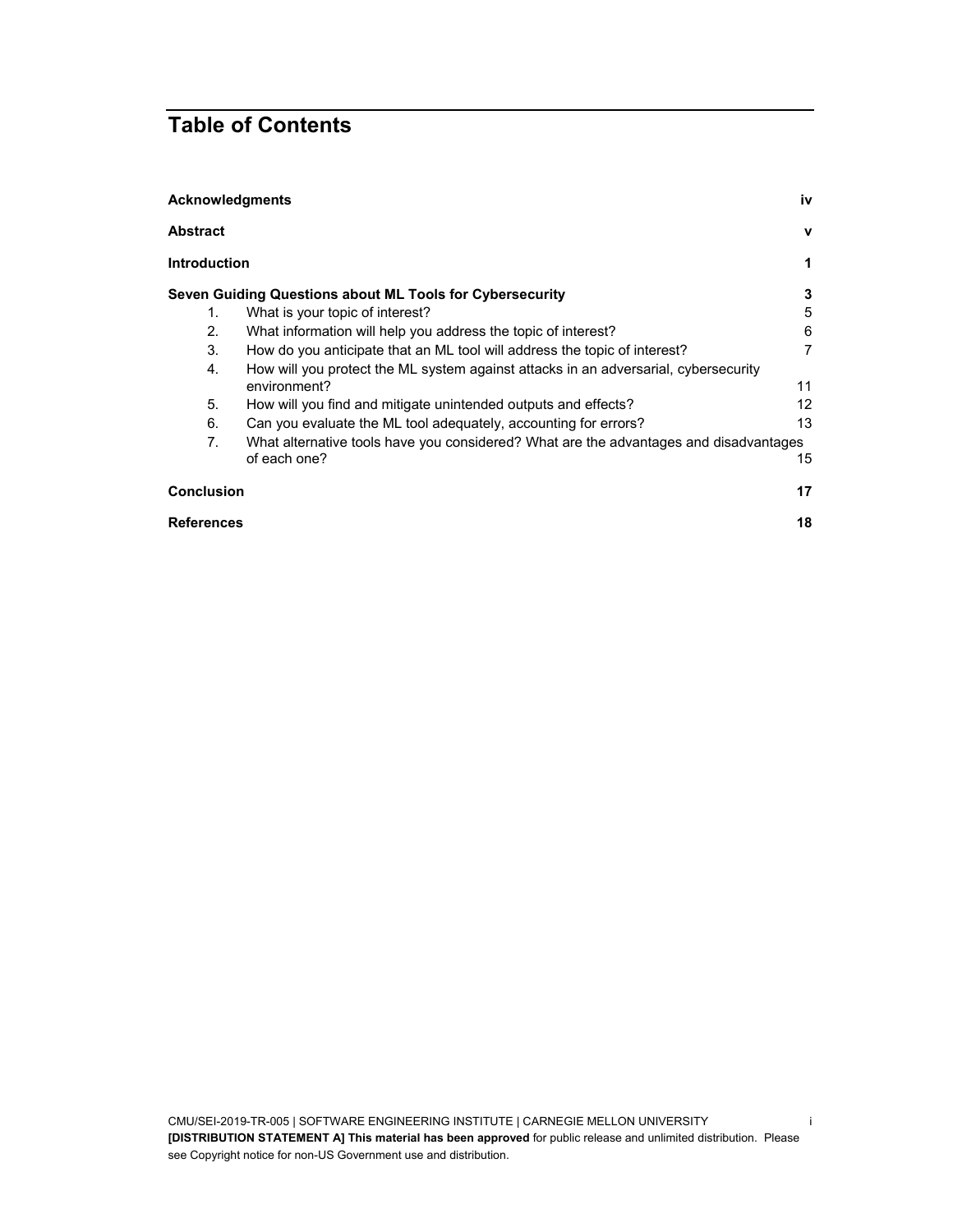# **List of Figures**

| Figure 1: | Relationships Between Parts of an ML Tool and Its Use       |  |
|-----------|-------------------------------------------------------------|--|
| Figure 2  | "Machine Learning" by Randall Munroe [Munroe 2017] CC BY-NC |  |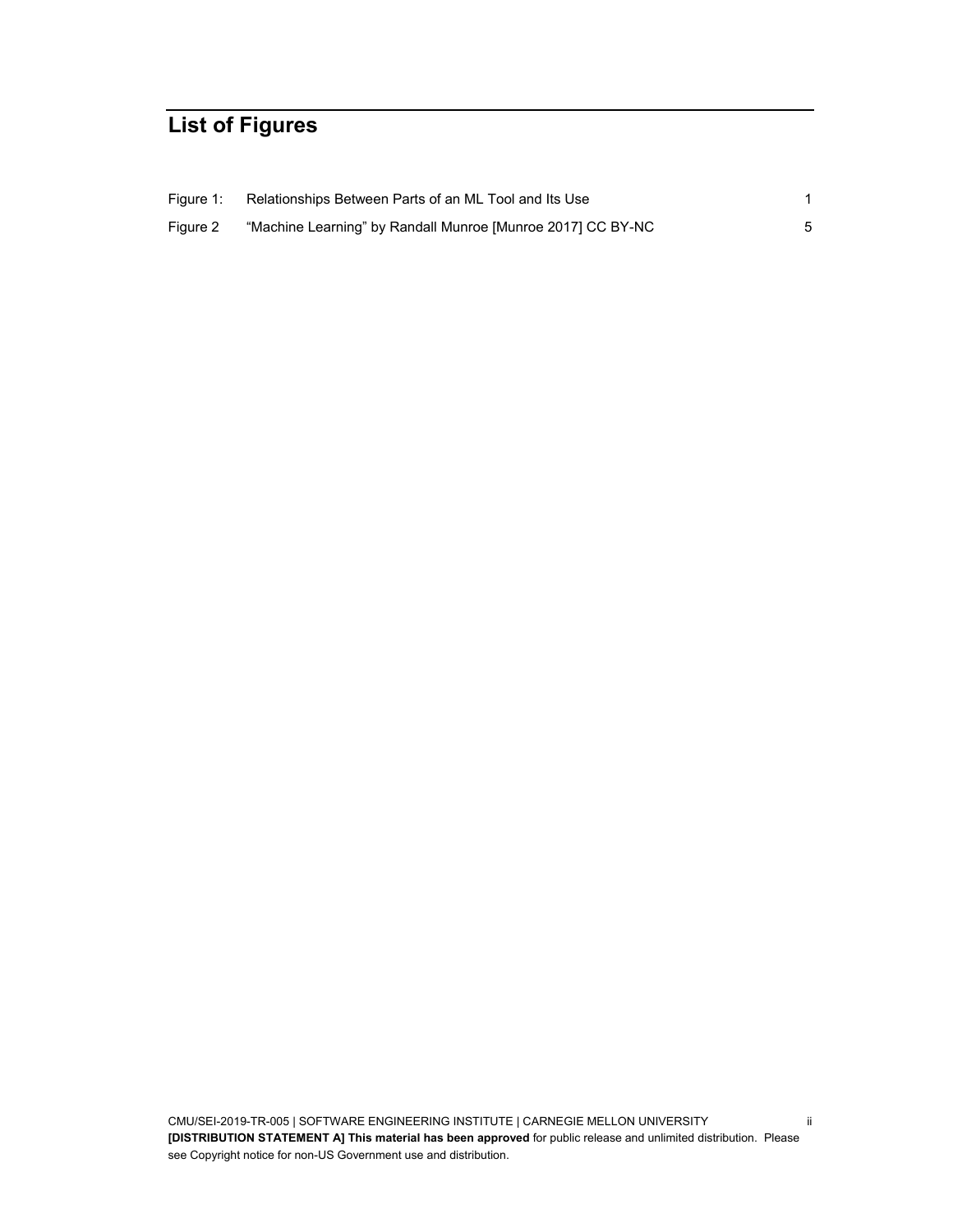# **List of Tables**

| Table 1: | Information That Good Answers to ML Questions Should Contain |    |
|----------|--------------------------------------------------------------|----|
| Table 2: | An Example of Notional Alarm Errors with 1% Test Error       | 14 |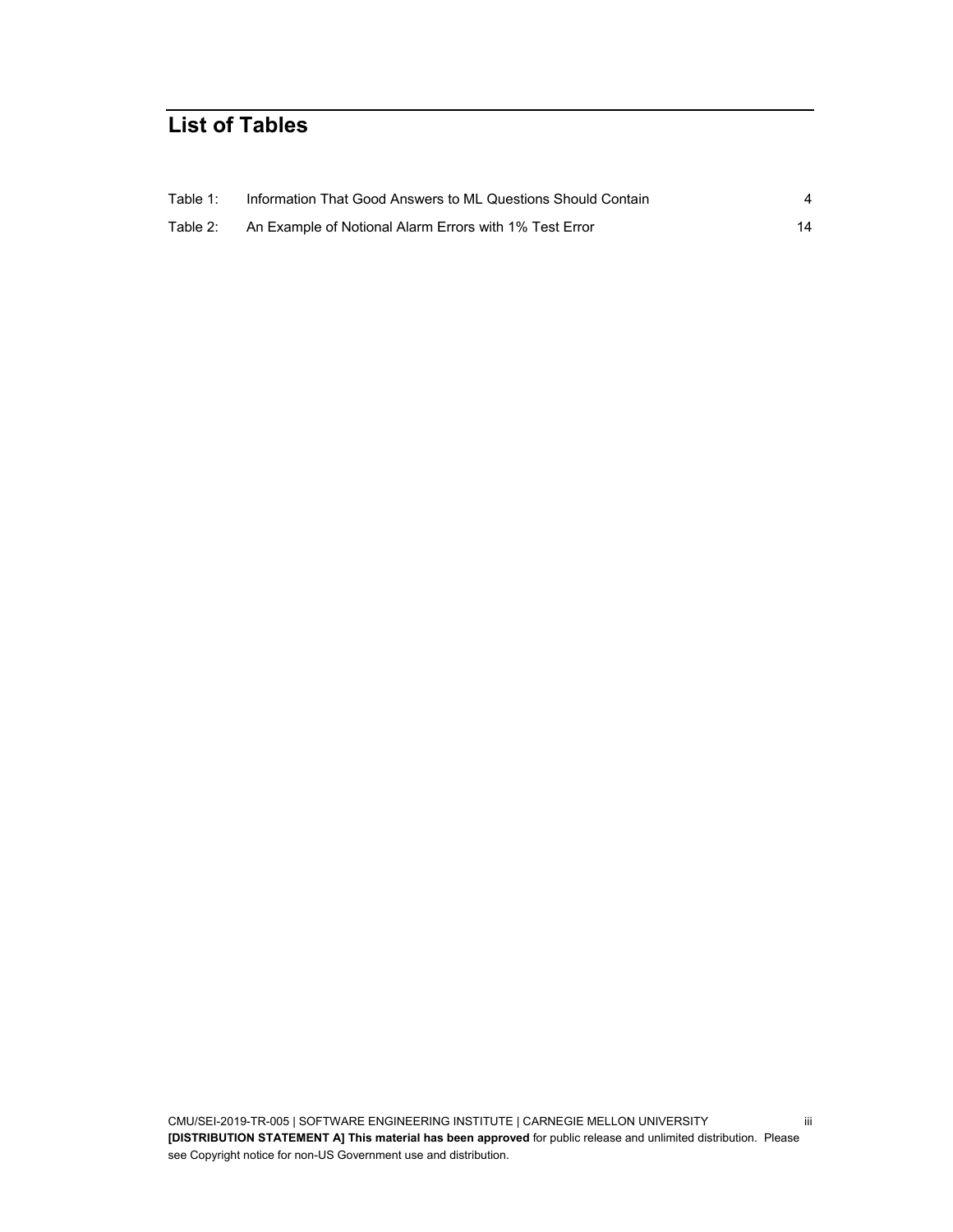# <span id="page-5-0"></span>**Acknowledgments**

The authors gratefully thank Jay Kadane, Patrick McDaniel, and Lena Pons for helpful comments on prior drafts of this report.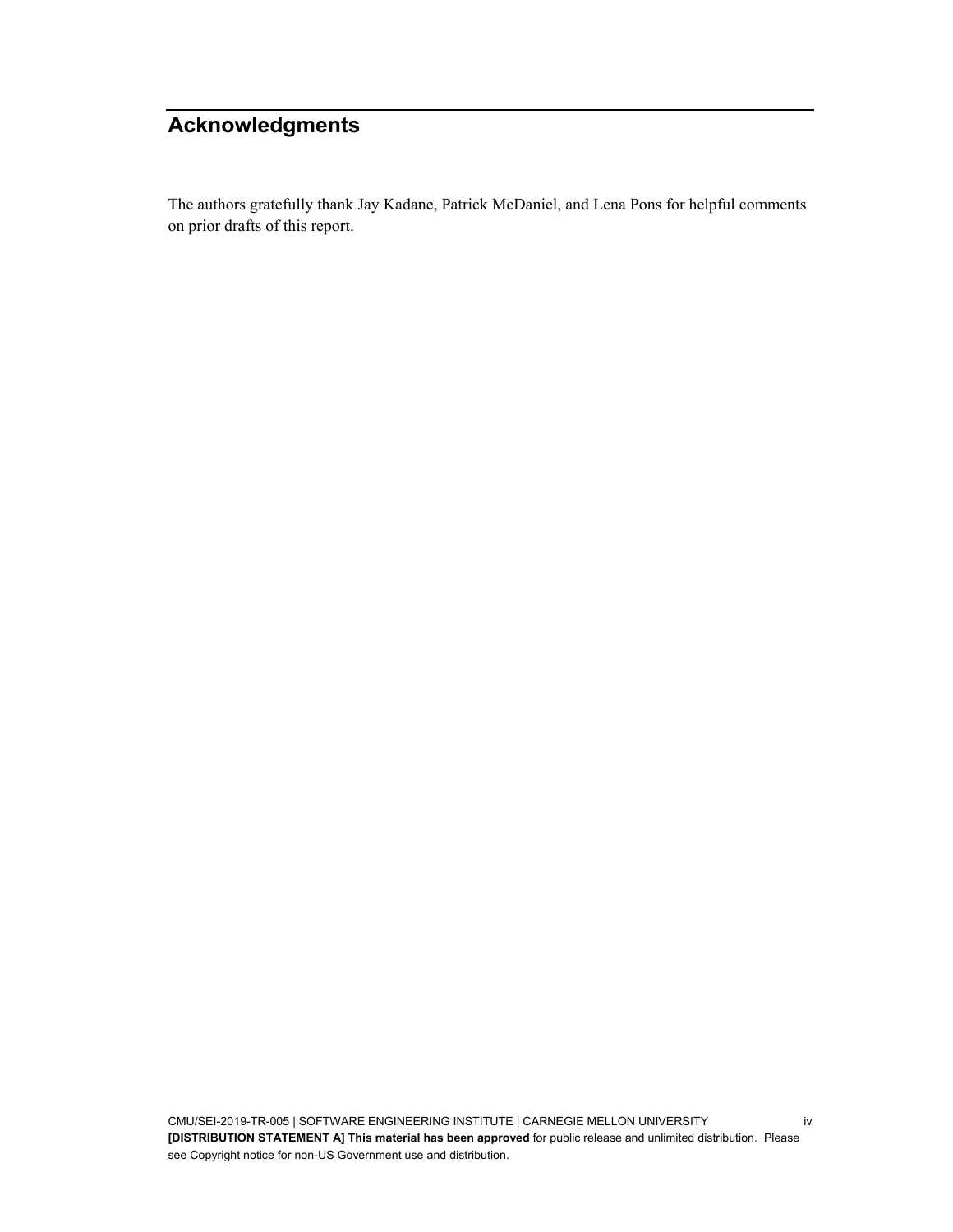# <span id="page-6-0"></span>**Abstract**

This report lists relevant questions that decision makers should ask of machine-learning practitioners before employing machine learning (ML) or artificial intelligence (AI) solutions in the area of cybersecurity. Like any tool, ML tools should be a good fit for the purpose they are intended to achieve. The questions in this report will improve decision makers' ability to select an appropriate ML tool and make it a good fit to address their cybersecurity topic of interest. In addition, the report outlines the type of information that good answers to the questions should contain. This report covers the following questions:

- 1. What is your topic of interest?
- 2. What information will help you address the topic of interest?
- 3. How do you anticipate that an ML tool will address the topic of interest?
- 4. How will you protect the ML system against attacks in an adversarial, cybersecurity environment?
- 5. How will you find and mitigate unintended outputs and effects?
- 6. Can you evaluate the ML tool adequately, accounting for errors?
- 7. What alternative tools have you considered? What are the advantages and disadvantages of each one?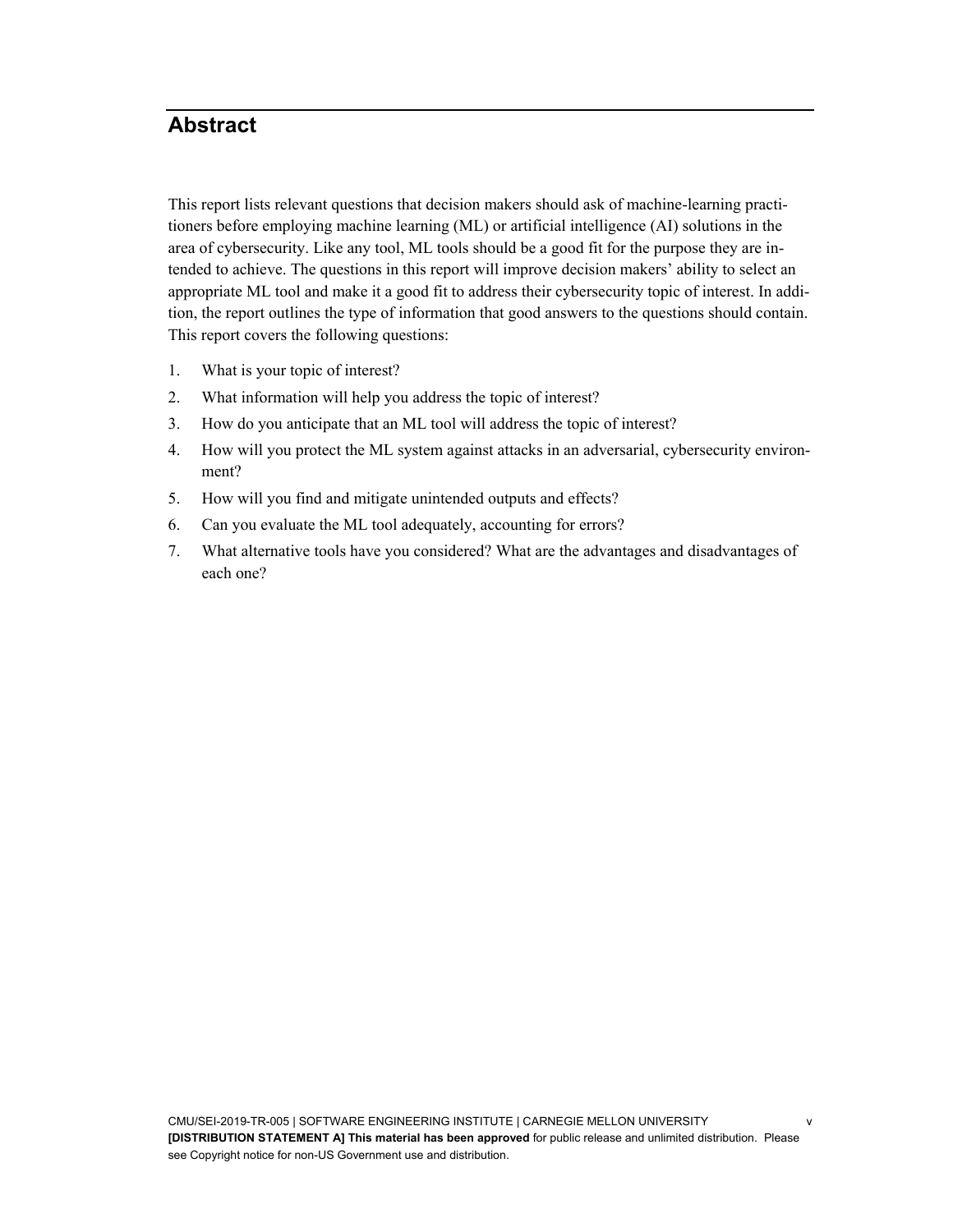# <span id="page-7-0"></span>**Introduction**

This report focuses on machine learning (ML) tools for artificial intelligence (AI), and—specifi-cally—how to ensure that these tools are useful when applied to address a cybersecurity problem.<sup>[1](#page-7-2)</sup> The goal of the report is to assist managers and decisions makers who are considering employing ML for some cybersecurity purpose.

For the purposes of this report, we define ML and AI narrowly to guide the discussions that follow. We define ML as a set of statistical tools that analyze data to infer relationships and patterns. Ideally, the relationships and patterns inferred by ML will lead to a useful model of the object or phenomenon that the data describes. With respect to AI, we define it as a software agent that takes actions based on its environment. The goal of AI, therefore, is not to make the sci-fi dream of creating a thinking robot into a reality. Rather, its goal is to couple a tool, such as an ML tool, with a controller that can take actions based on the tool's output. You can also use tools such as logics and expert systems to implement AI.

Figure 1 captures four important aspects of an ML tool. An ML tool is *trained* on a body of observations, usually by calculating statistical parameters of the properties of these observations in a given context and in relation to prior observations. Based on these statistics, tool developers make predictions about a topic of interest. Then, the developers test these predictions and refine the tool using results from this testing. Observations need to be reliable and transparent as well as relevant to the topic, and this paper provides guidance for decision makers and managers to collect the information they need to ensure that the ML tool they use meets these requirements.



<span id="page-7-1"></span>*Figure 1: Relationships Between Parts of an ML Tool and Its Use*

<span id="page-7-2"></span><sup>1</sup> ML and AI are becoming popular tools for addressing cybersecurity problems. However, this paper is not a tutorial on cybersecurity or ML. For more information, US-CERT provides a summary of cybersecurity concepts [US-CERT 2019]. For a more thorough introduction, refer to *Security Engineering: A Guide to Building Dependable Distributed Systems* [Anderson 2008]. For an introduction to ML, the Machine Learning Wikipedia page is reasonably accessible [Wikipedia 2019]. For other quality introductions, see Andrew Moore's tutorial web page [Moore 2019] or Andrew Ng's online course [Ng 2019].

CMU/SEI-2019-TR-005 | SOFTWARE ENGINEERING INSTITUTE | CARNEGIE MELLON UNIVERSITY 1 [DISTRIBUTION STATEMENT A] This material has been approved for public release and unlimited distribution. Please see Copyright notice for non-US Government use and distribution.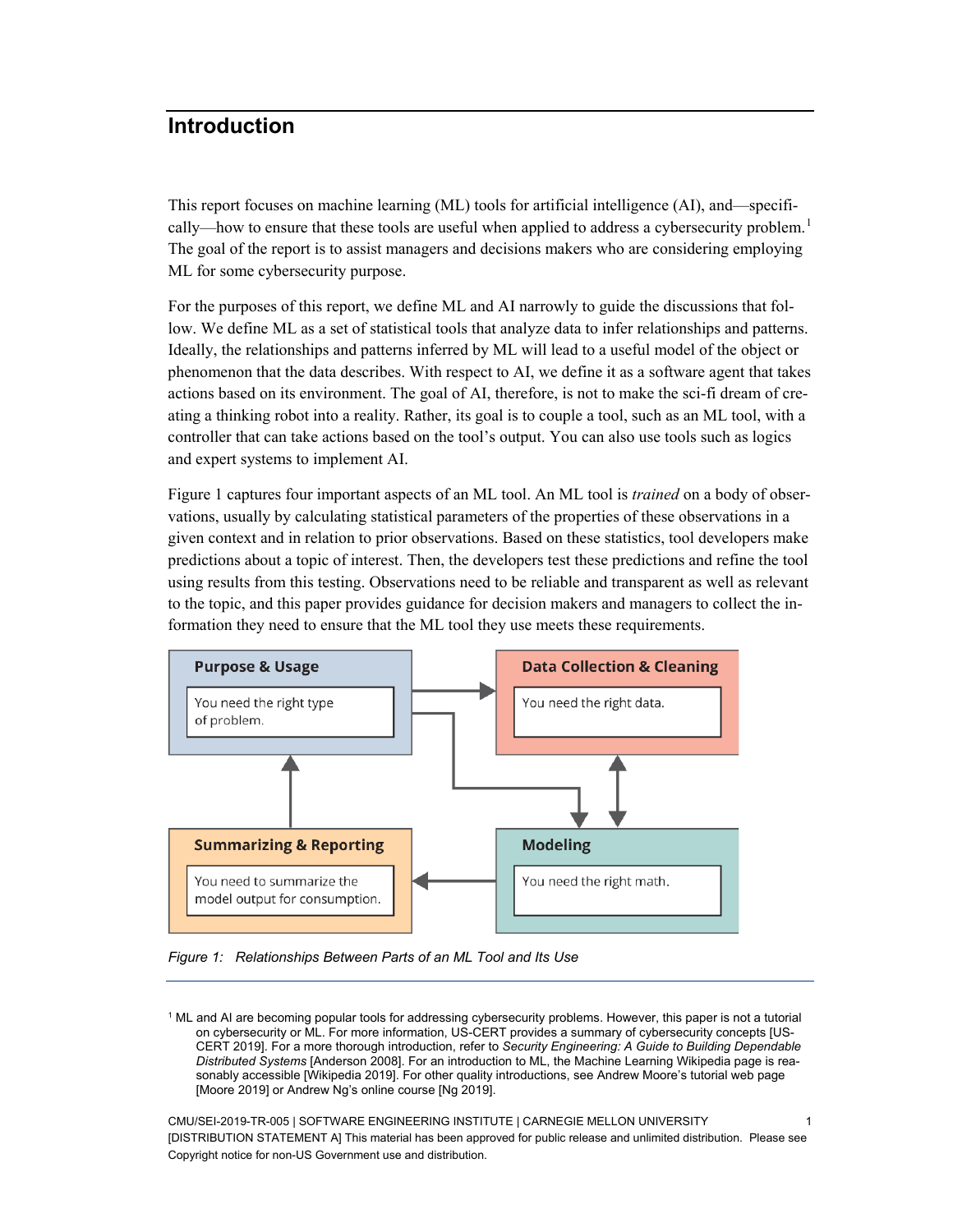ML tools do not generate topics for inquiry, but must be employed to address a question that you generate regarding a topic of interest or a business need. You can then evaluate an ML tool for suitability to that topic or need. In the sections that follow, this report outlines seven key questions that we designed to help structure that evaluation in the context of addressing a topic of interest or business need in the field of cybersecurity.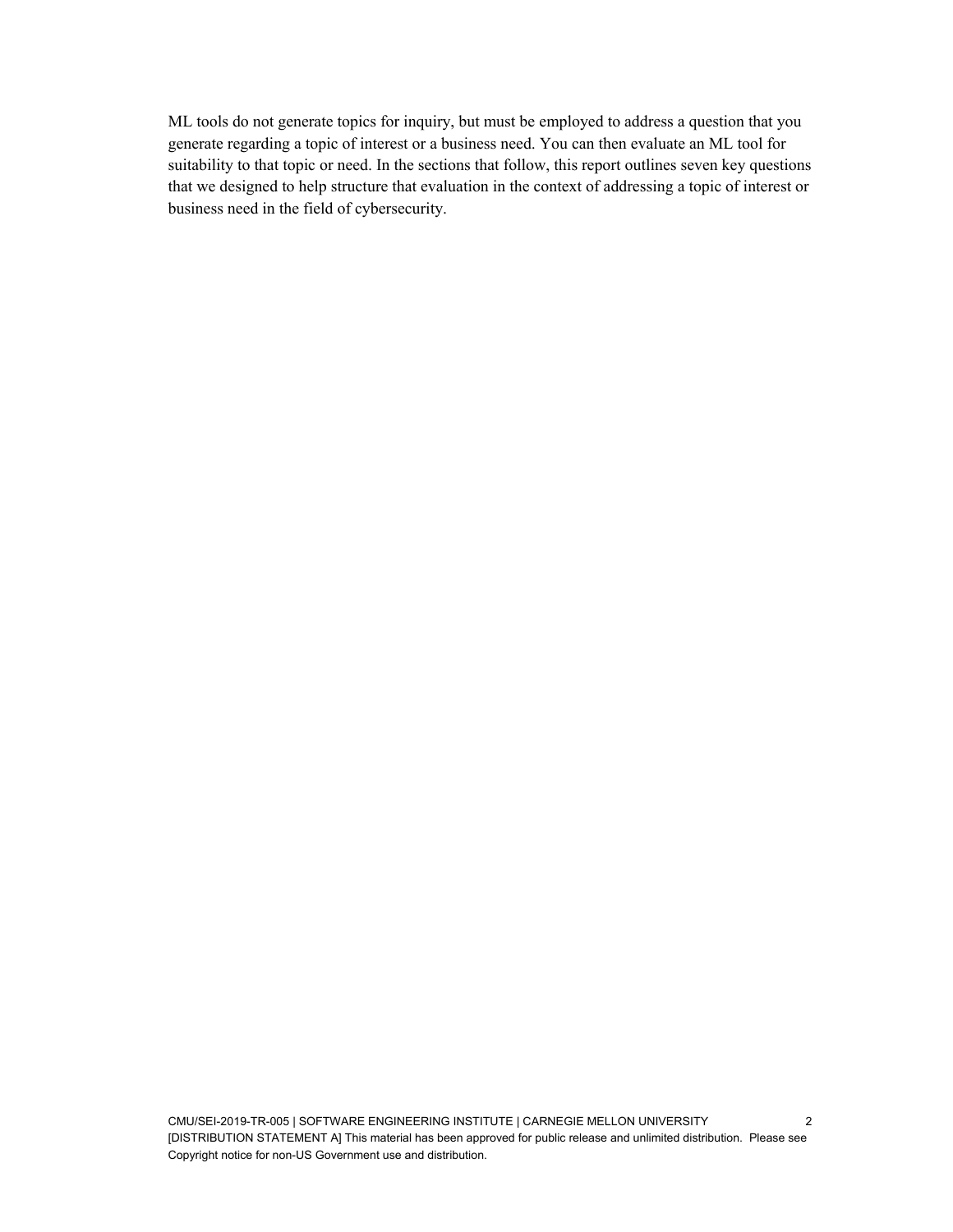# <span id="page-9-0"></span>**Seven Guiding Questions about ML Tools for Cybersecurity**

The most appropriate question to ask about a tool is whether it is a good fit for its intended purpose. In the following sections, we expand this general question into a series of seven more tractable questions that are relevant to cybersecurity applications. It is important to note that we are not trying to find or define the optimal or best tools for cybersecurity, but, rather, satisfactory or good-enough tools.

This report presents the seven questions in the order you should ask them. The first and final questions of the series help frame an evaluation to determine whether a tool is suitable for your needs; they are questions that the managers and decisions makers who are employing the tools should ask of themselves. The middle five questions are for decision makers and managers to ask the ML tool developers or suppliers they are working with. We designed those middle five questions to help decision makers get the information they need to choose the right tool and develop it correctly.

You can refer to Figure 1 above to review the relationships that structure your inquiry, and the questions and discussion in the sections that follow will help you carry it out. Question [1](#page-11-0) will help you establish the purpose of your inquiry, which constrains both the data and the ML models<sup>[2](#page-9-1)</sup> that will be adequate to fulfill it. The fourth aspect—reporting—is the focus of question [3.](#page-13-0) Questions [2](#page-12-0) and [5](#page-18-0) focus on data, models, and their relationship. The other questions discuss topics that are closely related to the structure of the inquiry. Question [4](#page-17-0) focuses on defending the tool, its data, and its models from attack; question [6](#page-19-0) focuses on evaluation of the tool as a whole; and question [7](#page-21-0) focuses on comparing different tools to evaluate their fit for your project.

The discussions in the sections below center on providing guidance about what kind of information constitutes a good answer for each question. The report does not detail how to produce satisfactory answers to these questions, but how to evaluate whether an answer is satisfactory.

[Table 1](#page-10-0) introduces the questions in the order you should ask them. It also provides a summary of the information we cover in greater detail in the sections below about the information good answers should contain.

<span id="page-9-1"></span><sup>2</sup> An ML *model* is, roughly, the mathematical structure the ML tool uses to produce its output from the data.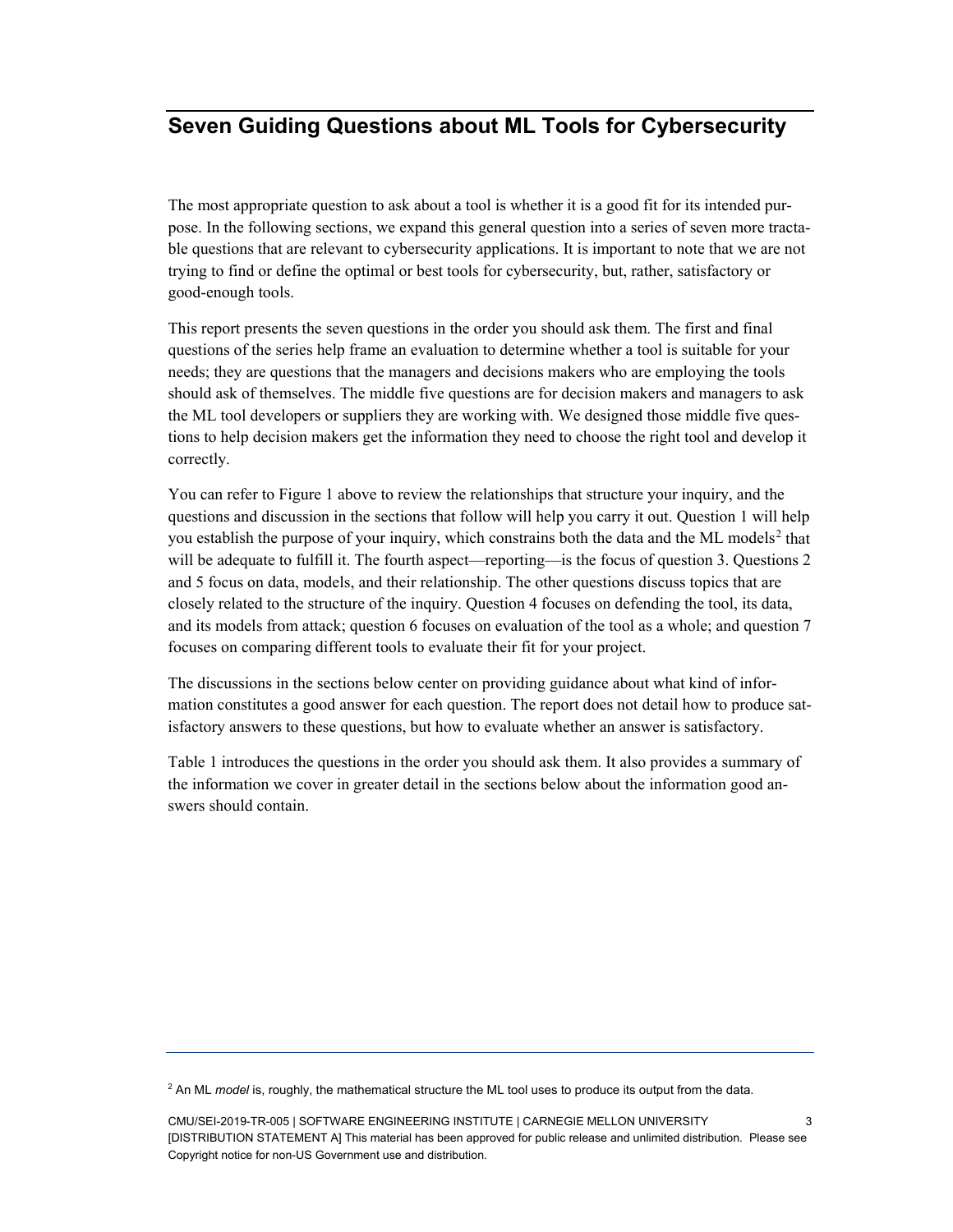$\overline{\mathsf{I}}$ 

<span id="page-10-0"></span>

| 1. | What is your topic<br>of interest?                                                                                  | The aim of this question is to establish the goal of your investiga-<br>tion. A good goal should address specific cybersecurity topics that<br>will guide how you apply the tool, such as the impact or imple-<br>mentation of a specific security policy.                                                                                                                                                                                                   |
|----|---------------------------------------------------------------------------------------------------------------------|--------------------------------------------------------------------------------------------------------------------------------------------------------------------------------------------------------------------------------------------------------------------------------------------------------------------------------------------------------------------------------------------------------------------------------------------------------------|
| 2. | What information<br>will help you ad-<br>dress the topic of in-<br>terest?                                          | The aim of this question is to establish what information you will<br>use to drive your investigation. A good response should demon-<br>strate that the input data includes or encodes features that allow<br>meaningful assessment, such as prediction or classification.                                                                                                                                                                                   |
| 3. | How do you antici-<br>pate that an ML tool<br>will address the<br>topic of interest?                                | This question seeks to address the applicability and transparency<br>of the tool. You must choose the ML tool carefully so that it will<br>output appropriate information at a high enough standard to evalu-<br>ate it.                                                                                                                                                                                                                                     |
| 4. | How will you pro-<br>tect the ML system<br>against attacks in an<br>adversarial, cyberse-<br>curity environment?    | The purpose of this question is to evaluate the defensive disposi-<br>tion of the ML system. A response should describe what protec-<br>tions the tool itself has, as well as how the data it uses and pro-<br>duces is protected during both training and operation.<br>Additionally, the response should address the measures that exist<br>in the environment surrounding the ML tool that makes it resilient<br>if an adversary successfully attacks it. |
| 5. | How will you find<br>and mitigate unin-<br>tended outputs and<br>effects?                                           | This question addresses considerations for handling sensitive in-<br>formation carefully to avoid introducing both errors and bias into<br>an ML system. A good response should consider the following<br>five principles: representation, protection, stewardship, authentic-<br>ity, and resiliency.                                                                                                                                                       |
| 6. | Can you evaluate<br>the ML tool ade-<br>quately, accounting<br>for errors?                                          | A good response to this question should plan an evaluation that<br>assesses all of the following items in detail: data sources; design<br>of the study; appropriate measures of success; understanding the<br>target population; analysis to explore missing evidence; and the<br>expected generalizability of results.                                                                                                                                      |
| 7. | What alternative<br>tools have you con-<br>sidered? What are<br>the advantages and<br>disadvantages of<br>each one? | A fair answer to these questions should compare multiple types of<br>tools. You should consider cost of development, maintenance, and<br>operation. Since these are cybersecurity tools, you should con-<br>sider how an adversary might respond to them.                                                                                                                                                                                                    |

CMU/SEI-2019-TR-005 | SOFTWARE ENGINEERING INSTITUTE | CARNEGIE MELLON UNIVERSITY 4 [DISTRIBUTION STATEMENT A] This material has been approved for public release and unlimited distribution. Please see Copyright notice for non-US Government use and distribution.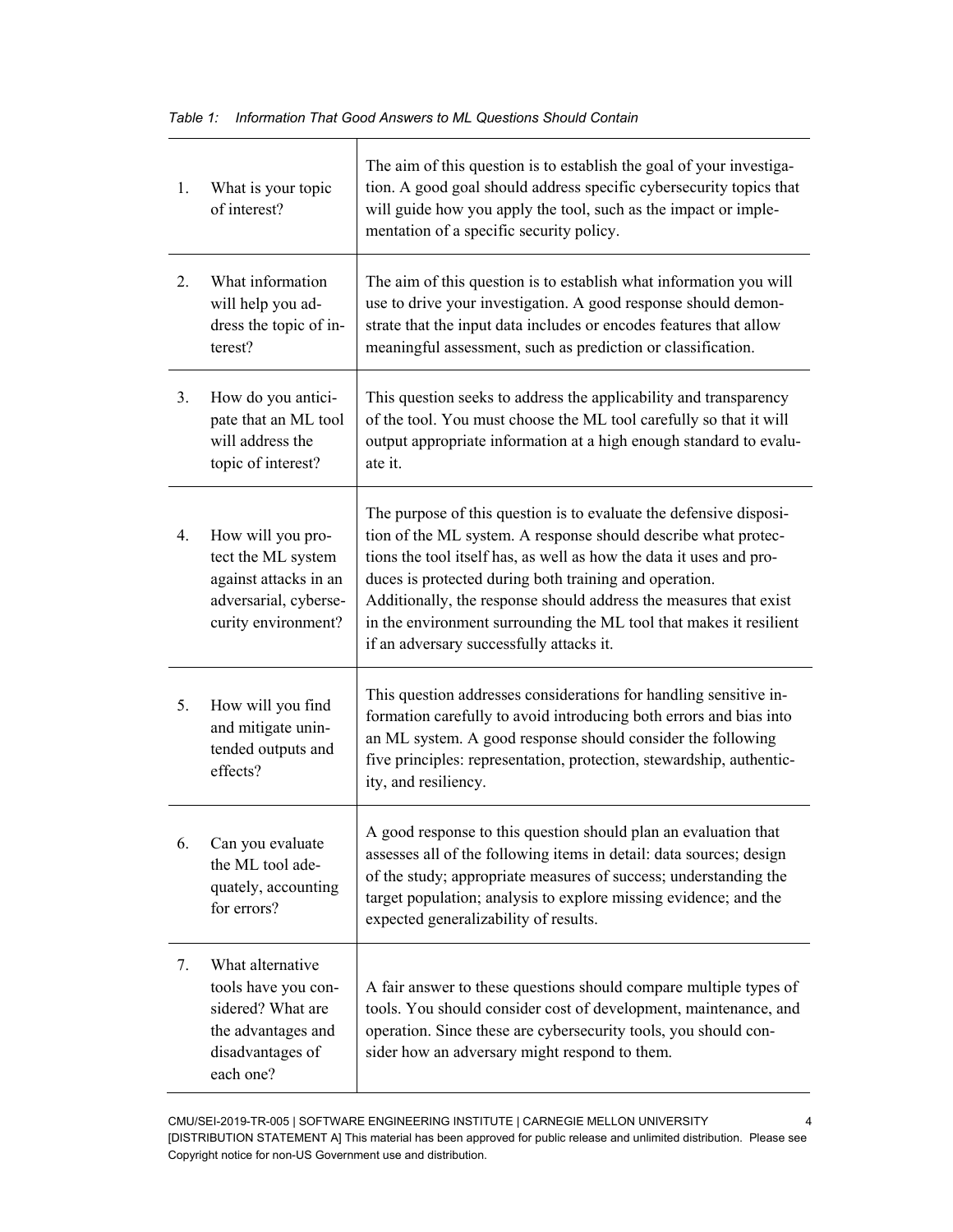The answers to all these questions require *good evidence*. Collecting good evidence requires structured observations, such as experiments and case studies that you design to reduce mistakes and errors. Reliable and robust methods of reasoning are also important for collecting good evidence. The research methods used in the sciences are a good source of guidance for study design and reasoning [Spring 2017]. In cybersecurity, researchers and analysts should interpret evidence knowing that an adversary may influence the decision-making process [Horneman 2017]. These considerations help us avoid messy situations, such as the one outlined in [Figure 2,](#page-11-1) and move towards better, more intelligible tools.



*Figure 2 "Machine Learning" by Randall Munroe [Munroe 2017] [CC BY-NC](https://creativecommons.org/licenses/by-nc/2.5/)*

# <span id="page-11-1"></span><span id="page-11-0"></span>**1. What is your topic of interest?**

This first question—which managers and decision makers should ask of themselves—is important for at least two reasons. First, it helps establish the purpose of the tool so that you can evaluate the other questions. Second, as discussed in the introduction, ML tools do not generate topics for inquiry. Rather, you are the one who must pose a useful topic for a tool to address. A proper description of your topic of interest should address a problem you want to solve.

In a business context, your topic of interest likely addresses a need of your organization. But a topic of interest should be specific. A topic as broad as "improve our security posture" should be broken into component parts. For example, a good topic might address whether a given attack on the organization is similar or related to certain prior attacks. Such a topic addresses the broad cybersecurity need of analyzing malicious campaigns. More importantly, a topic is a good candidate for analysis by an ML tool if, given appropriate context, data on the organization's network contains features that enable an informed response to the question that the topic seeks to answer. A complete problem specification should contain descriptions of the tool's available actions, what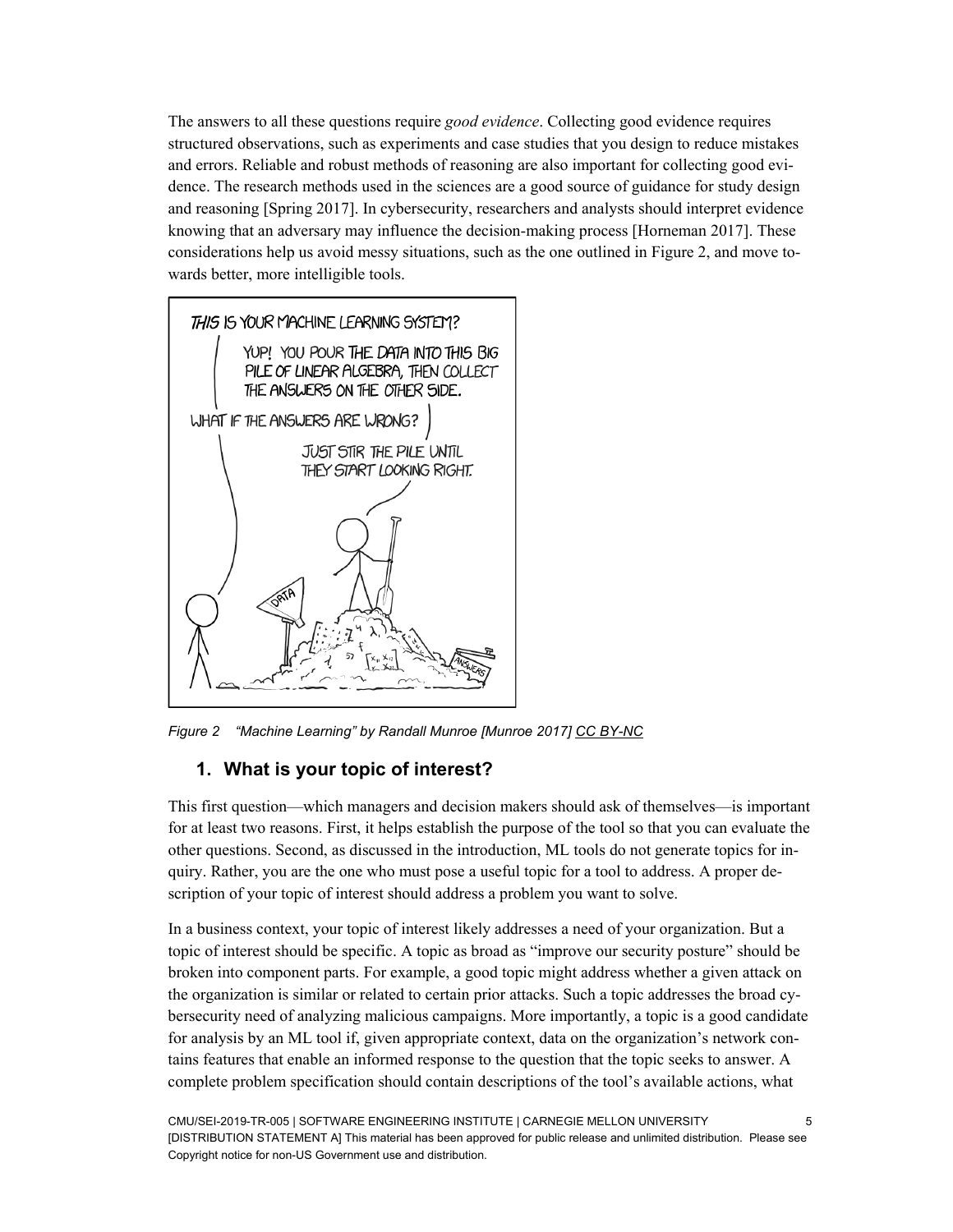each action does, a test of success, and the difficulty or cost of each action [Russel 2010, chapter 3].

On the other hand, common examples of ambiguous topics include "find unusual behavior," or "is this computer behavior weird?" These questions provide no insight into what you actually want to accomplish. While often used as euphemisms for security violations, anomalies (i.e., something unusual or "weird") might not always constitute security violations in practice. In other words, these examples do not provide enough information about your topic's goal to be able to select data that contains the right information or features to deal with the problem. A good topic should indicate the criteria you can use to measure the success of the solution. To improve ambiguous topics and provide measures of success, you should specify the relationship between specific past anomalies, future anomalies, and security violations.

After you settle on your topic of interest or need, you can start thinking about what you want to do about it. The first step in addressing your cybersecurity topic will be to identify what kinds of information you should have. The next section will help you ensure that you have adequate information available, which is vital to confirm before you can ask how an ML tool will help you process that information.

# <span id="page-12-0"></span>**2. What information will help you address the topic of interest?**

This is the first in the series of questions that managers and decision makers should ask the suppliers or developers of an ML tool. You should expect a response to include a list of the available information that you can gather and its sources, as well as an explanation of why that information is adequate for your topic of interest. The response should also ensure that the gathering of information meets ethical, legal, and privacy responsibilities. Understanding what information will help address your topic of interest is not a call to evaluate whether you can capture the right data fields. Rather, it is intended to make sure that the right kind of information is available in the first place, that the available data is sufficient in breadth and quality, and that you can access and use the information ethically.

The available information must characterize the topic of interest and its context. For example, if an ML tool is going to make a detection decision about whether certain code is malicious, training data should include the organization's security policy as well as other data that is relevant to it.<sup>[3](#page-12-1)</sup> Including such data is important because the security of an information system is relative to the security policy of the organization that uses it. Security policies are not embedded in computer code per se, so evaluating whether software is malicious requires additional information beyond the software itself. Furthermore, software may behave in ways that violate one organization's policy but not another's. Or, certain software may violate an organization's policy in one context but not in another. Therefore, a question of interest that involves correlating code snippets with a specific organization's well-defined security policy, within a margin of error, would probably lead to a reasonable ML and AI task. On the other hand, the question, "Is a given piece of software malicious in general?" is an example of an approach that is not useful because the input data does not

<span id="page-12-1"></span><sup>&</sup>lt;sup>3</sup> For definitions of terms such as "security policy," see the Internet Security Glossary, Version 2 [Shirey 2007].

CMU/SEI-2019-TR-005 | SOFTWARE ENGINEERING INSTITUTE | CARNEGIE MELLON UNIVERSITY 6 [DISTRIBUTION STATEMENT A] This material has been approved for public release and unlimited distribution. Please see Copyright notice for non-US Government use and distribution.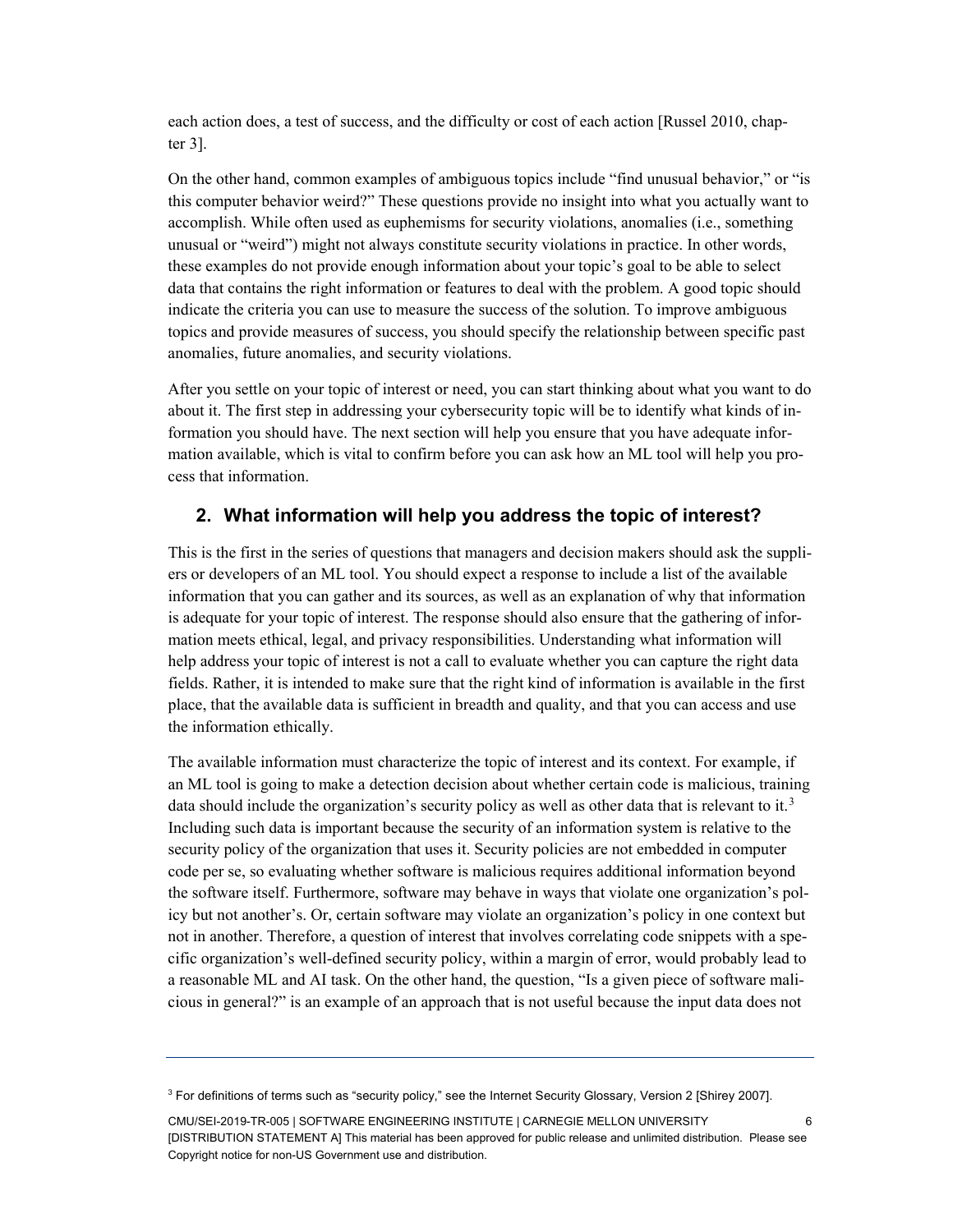have the right type of information—namely, a security policy context to define the concept of maliciousness.

In addition to ensuring that available data is relevant, you must ensure that it is adequate. Information can be inadequate if  $(1)$  training data is missing or poor;  $(2)$  there is not enough data to cover each relevant context; or (3) the data does not represent the topic of interest or the deployment environment. The changeability of adversary tactics and behaviors may be a common cause of all three of these types of inadequacy. What an adversary did last month does not necessarily predict what they will do next month. Gathering data, labeling it when needed, and continually investigating and learning about the cybersecurity field, therefore, will be ongoing needs for maintaining your ML tool. The answer to this section's question should address not only how you can meet the data need initially, but how you will meet it throughout the life of the ML solution.

Measures of adequacy change based on your problem as well as the type of ML tool you use. The question in the next section will help you ask about the problem type and refine whether the ethically available information is, in fact, relevant and adequate.

In addition to being adequate, relevant information needs to be *ethically* available. You should consider ethics and privacy at multiple layers of an ML and AI tool's development and use. For example, accessing data must not violate anyone's right to privacy. If the ML tool will operate on data about citizens of the European Union, for example, then you are expected to use strong privacy controls as described by the General Data Protection Regulation (GDPR).[4](#page-13-1) Other jurisdictions have different obligations, but ethical use of data should involve genuine consent from relevant people, not just abiding by legal obligations. ML tools have documented privacy leaks and flaws [Papernot 2018], and such privacy leaks appear to be baked into the underlying formalism [Yeom 2018]. Therefore, adequate privacy in ML tools is a subject of ongoing research and cannot be guaranteed. You should embed AI and ML tools in a systems approach that identifies and mitigates risks during the entire process of data collection, training, processing, use, and storage (see questio[n 4](#page-17-0) for further discussion about protection).

After you refine your understanding about what information is relevant and ethically available for your purpose, the next step is for you to ask what a successful response from the ML tool should contain. An ML tool will process your information to address your topic of interest, but the features you want the response to contain will place important constraints on the tool, its data, and its model.

# <span id="page-13-0"></span>**3. How do you anticipate that an ML tool will address the topic of interest?**

This third question of the series is also for managers and decision makers to ask the suppliers or developers of an ML tool. An adequate answer should include the following three items: (1) a description of the tool's applicability based on your goals; (2) a description of what sort of results to expect; and (3) a description of the kind of explanation that the tool's output, or the suppliers and

CMU/SEI-2019-TR-005 | SOFTWARE ENGINEERING INSTITUTE | CARNEGIE MELLON UNIVERSITY 7 [DISTRIBUTION STATEMENT A] This material has been approved for public release and unlimited distribution. Please see Copyright notice for non-US Government use and distribution.

<span id="page-13-1"></span><sup>4</sup> For more information about GDPR, see the official European Commission resource [European Commission 2019].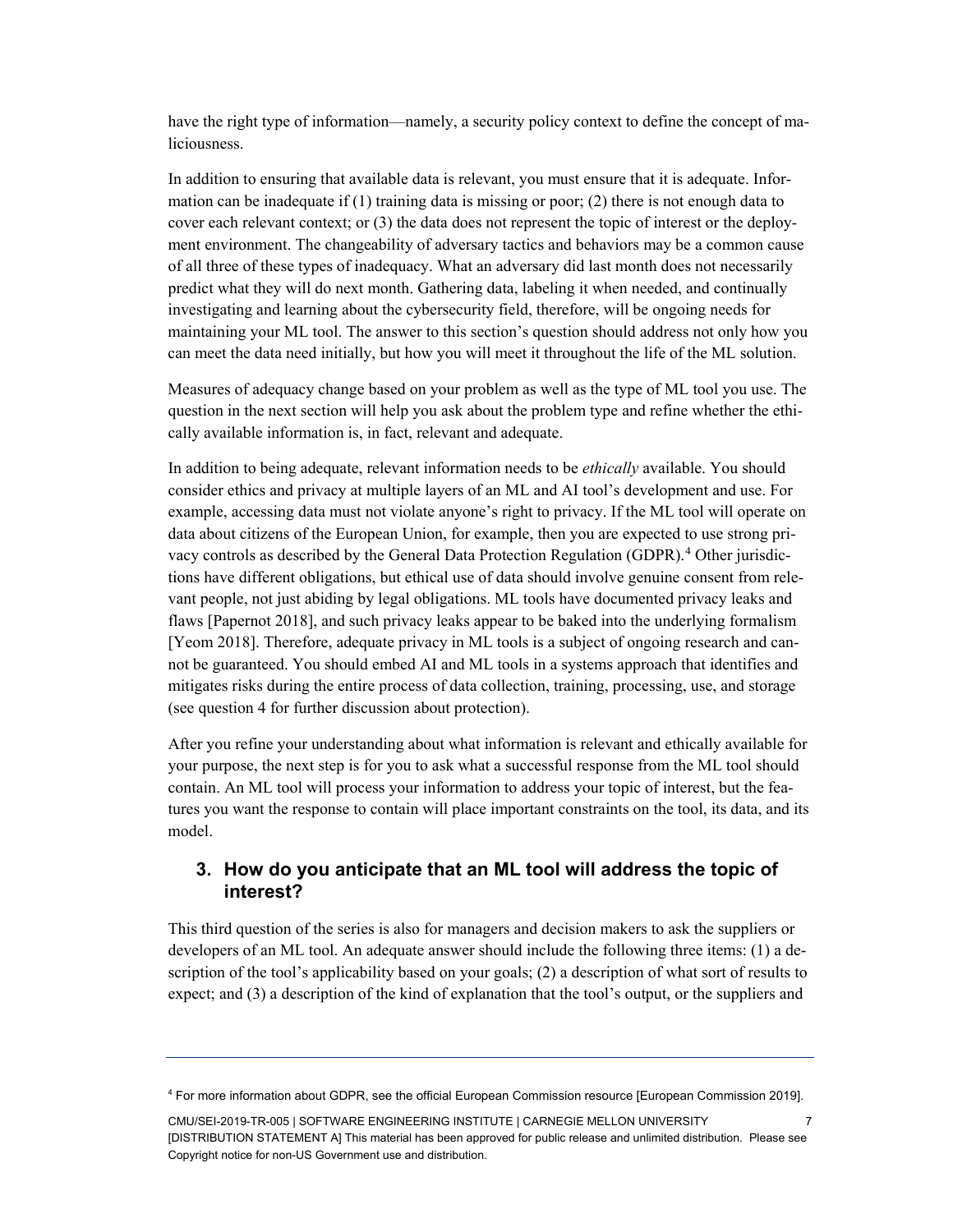developers themselves, will provide to explain how it works and ensure it meets your needs. Because of the length of the discussion for this question, this section is broken into three subsections to address each of these items.

Relatively speaking, this question is easier to answer if the topic of interest is about association or observation. If the topic of interest concerns intervention or causal reasoning, the question becomes more difficult to answer. Additionally, for the ML tool's outputs to be adequately explained, the explanation should share certain characteristics with the explanations any human expert might provide about the services he or she offers.

#### **Item 1: Applicability**

When it comes to the first item concerning applicability, there are two issues you should consider to determine whether you can apply the ML tool to your topic. The first issue is to determine whether the way the ML tool works is relevant for addressing your question overall, and the second issue is to determine the correct type of ML tool to use to meet your goals.

For the first issue, you can help determine which tools are appropriate by thinking about the question words in your topic of interest—words such as "what is," "what if," and "why." ML models (recall Figure 1) can be well-suited for answering questions about what something is, associations, or observations [Pearl 2019]. A question such as "Is this email spam?" is a promising start because it asks a specific "what is?" question. However, answering "what if?" and "why?" questions requires more than an ML tool alone. These questions require carefully structured data collection (experimental design) in addition to a statistical or ML tool. Such questions commonly form part of cybersecurity topics of interest. For example, an incident analyst might shape a plan to fix his or her network by asking "what if this system is infected?" However, ML is not likely well-suited for these types of situations [Pearl 2019]. For ML tools to impact any such cybersecurity situation, you should have a careful strategy to bridge the gap between the cybersecurity topic of interest and the questions that ML tools are well-suited to answer. Better tools might include deployable logical reasoning [Klein 2010] or structured general knowledge [Spring 2018] to support counterfactual reasoning.

To address the second issue, you should ask whether the type of ML tool will be useful for your purpose. Two important types of ML tools are those that use supervised learning and those that use unsupervised learning. In *supervised* learning, an ML tool learns to make predictions from properly labeled examples provided to it. In *unsupervised* learning, an ML tool finds patterns without explicit feedback, such as creating clusters of items that are somehow related [Russell 2010, chapter 18].

There are many differences between the two types of ML tools, such as what questions they are suited to answer, what information needs they have, and what their computational costs are. One difference between the two is that supervised learning requires labeled data. It is important to highlight this small difference because it has outsized importance when it comes to cybersecurity. For example, if you want your tool to predict when network traffic is malicious, you need to be able to train your model on a large sample of traffic where each packet or flow has been labeled as malicious or not malicious. It is important to reflect on how these labels might be generated and where you might get them. Your organization is unique in important ways, and your traffic will be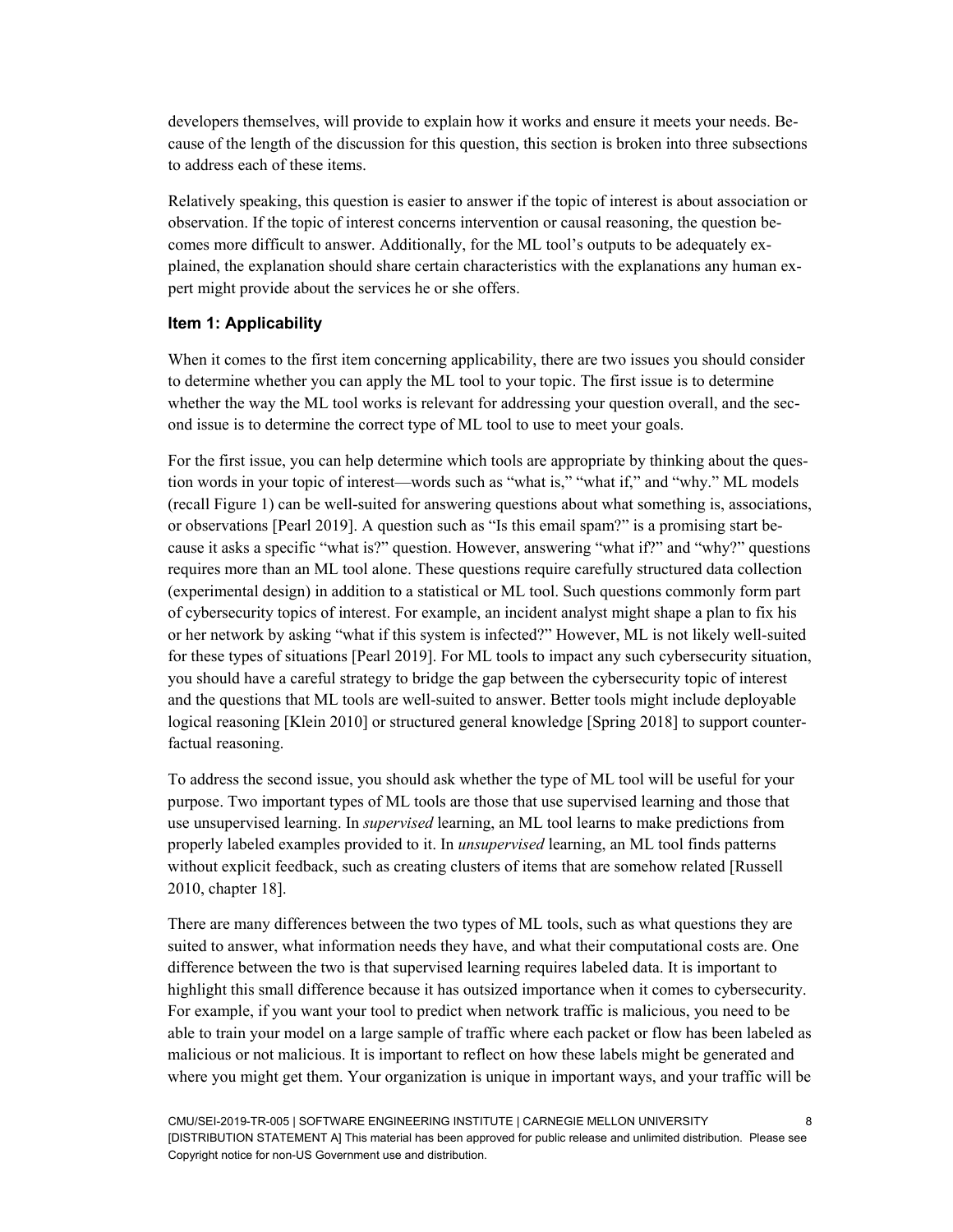different than that of other organizations, so reusing someone else's labeled data can be problematic. In cybersecurity domains, accurately labeled data that is representative is often not available. If you want to deploy a tool with supervised learning, check the answers you received for question [2](#page-12-0) and ensure you can acquire sufficiently high-quality labels.

#### **Item 2: What Results to Expect**

The second item that a good response to this question should contain involves getting a description of what results to expect from the ML tool. This description should help you better understand the relationship between your topic of interest and the output of the ML tool so you can be in a better position to assess whether it will be the right fit for your purpose. To that end, consider asking the following three questions:

- Will you be able to use the output directly for your purpose or will it need to be used as input to another process?
- What sort of accuracy can you expect with respect to how you anticipate using the results?
- Can you expect the tool to produce results within your time constraints?

#### **Item 3: Explanation of How the Tool Works**

The third and final item that a good response to this question should contain involves getting an explanation of how the tool works and whether the tool's output will provide enough information for you to understand why it worked the way it did. To determine whether the tool's output will provide enough information for you to understand it, it is useful to reflect on what we expect of human experts when they explain their decisions. When human experts provide advice or a recommendation, we often expect one of two things: (1) an immediate demonstration of success or (2) an explanation of their decision-making process that you can understand without having to become an expert yourself. An ML tool should be able to provide an explanation of its output that meets one of these criteria.

The first of the two criteria requires that the service or expertise be immediately testable. For example, if a technician fixes a broken device, such as a car or a clock, then the proof of his or her expertise is immediate—the device either works or it does not. However, the requirements are different and more difficult to meet with the second of the two criteria, when you can't test results immediately. For example, if the layperson wants to know something that is not immediately testable, such as whether a car will continue to work for the next five years after a certain repair, then he or she needs more information. The system that we currently have is that the expert should provide an explanation that may be oversimplified but has at least two important features: (1) it is at an adequate level of detail to transmit what the layperson wants to know when that information is not immediately testable, and (2) it is transparent enough to be auditable by other experts. These features essentially constitute a social system of accountability between laypeople and a network of experts, though in some places it is bolstered by legal conventions such as malpractice.<sup>[5](#page-15-0)</sup>

<span id="page-15-0"></span><sup>&</sup>lt;sup>5</sup> For a discussion on the topic of expertise and further references, see "How can the Public Assess Expertise?" [Douglas 2018].

CMU/SEI-2019-TR-005 | SOFTWARE ENGINEERING INSTITUTE | CARNEGIE MELLON UNIVERSITY 9 [DISTRIBUTION STATEMENT A] This material has been approved for public release and unlimited distribution. Please see Copyright notice for non-US Government use and distribution.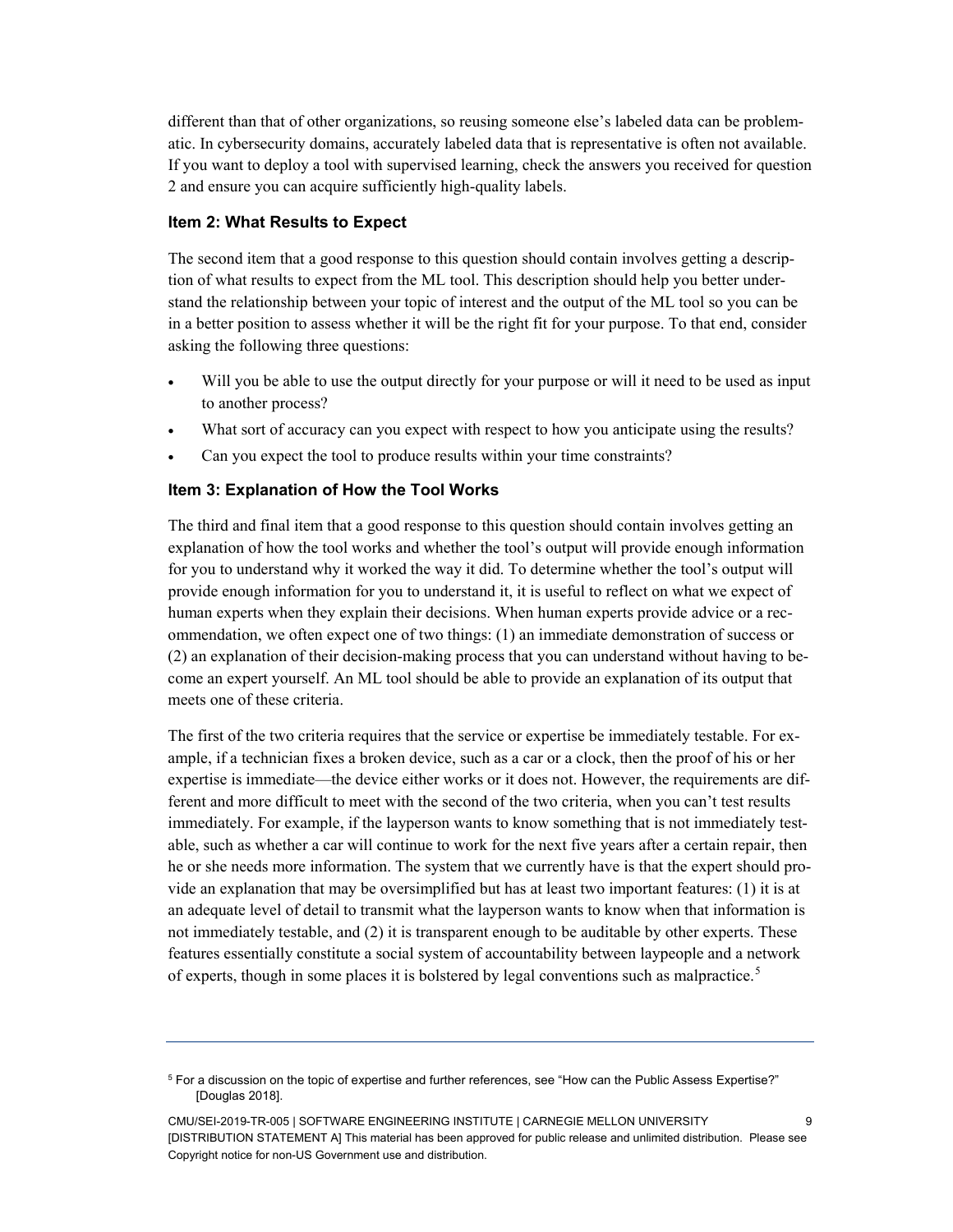You should apply these expectations to explanations about ML tools as well. For example, ask whether the results of the ML tool are immediately testable or whether their impact will occur in the future. In the first case, explanation is less important than adequate tests. Questions [4](#page-17-0) and [6](#page-19-0) below will help you ensure that you have adequate testing. In the second case, you must evaluate the ML tool's decision-making process as you would an expert explanation.

If the output from your ML tool will require an explanation rather than demonstration of success, the explanation may come from the designers or vendors of the tool rather than as part of its output. However, if they are required to produce the explanation, make sure that your contract or service agreement includes a provision for them to provide such explanations about unexpected results in the future.

Existing ML and AI research is not well positioned to provide guidance on evaluating a tool's decision-making process. Explanations of decisions made by ML tools are the subject of a research area known as explainable AI, which focuses on the details of the ML apparatus. Current explainable AI research does not help with our question at hand, where the important aspect of whether an answer is good comes down to whether it helps the layperson understand why the expert's choice is reliable. For example, if you ask a car mechanic why a certain repair is appropriate to make, you will most likely expect an explanation you can understand about how cars work and why the replacement parts and their installation are adequate. If, instead of getting an explanation about the car, you get an explanation about the mechanic from a doctor who images the mechanic's brain during the repair and tells you that the readings indicate healthy memory, this explanation is not strictly false. It is also, in some sense, encouraging. But it is not the explanation you requested regarding whether the repair was actually appropriate. It is not an explanation at the correct level.<sup>[6](#page-16-0)</sup> The current research into explainable AI is most likely going to provide an explanation that is more like the doctor's than the mechanic's. Such technical explanations are not sufficient to answer this section's question. The literature on "mechanistic explanation" provides additional details on aspects of good explanations [Glennan 2017] that could be adapted to cybersecurity [Spring 2018].

In addition, a single explanation is likely not adequate for all interested parties. Usually, experts address an explanation to a specific stakeholder community, and explanations that are adequate for one community are not always adequate for another [Preece 2018]. Practically, this means you should ensure that you, as a manager, get an adequate explanation to meet your needs, and that relevant stakeholders in your organization—such as developers, users, or lawyers—get an adequate explanation that meets their needs as well.

After you have addressed whether your ML tool's outputs are adequate in general, you are ready to focus on how you should reflect on the outputs of an ML tool meant to function specifically as a cybersecurity tool, which is the subject of the next section. It is not enough to be sure your suppliers have adequately designed and explained the results. Your adversaries will want to subvert or bypass your ML tool, and even well-designed tools are vulnerable. The next section is about mitigating the risks of corrupted results, models, or data.

<span id="page-16-0"></span> $6$  By "level," we mean the mechanistic level of explanation as described in Explaining the Brain: Mechanisms and the Mosaic Unity of Neuroscience [Craver 2007].

CMU/SEI-2019-TR-005 | SOFTWARE ENGINEERING INSTITUTE | CARNEGIE MELLON UNIVERSITY 10 [DISTRIBUTION STATEMENT A] This material has been approved for public release and unlimited distribution. Please see Copyright notice for non-US Government use and distribution.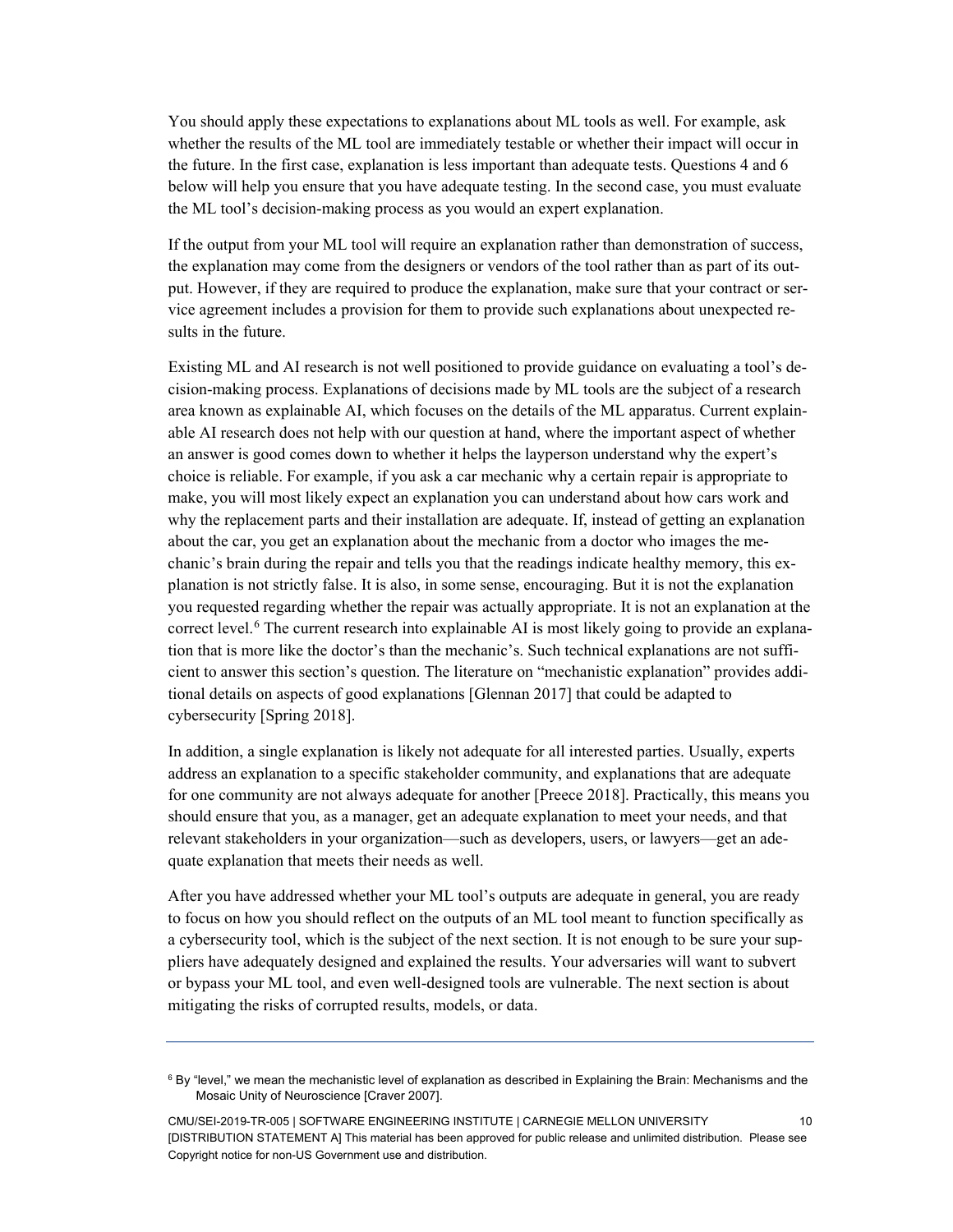# <span id="page-17-0"></span>**4. How will you protect the ML system against attacks in an adversarial, cybersecurity environment?**

This fourth question of the series is also for managers and decision makers to ask the suppliers or developers of an ML tool. This question aims to prepare you for the fact that, in the same way that no modern computer system can be absolutely assured, there is no fail-safe way to protect an AI or ML system. Research into defending ML tools is ongoing. Responses to this question should acknowledge this fact and take a systems-security approach for reducing the risk and the impact of attacks to acceptable levels. Three important examples of such protection include the following: (1) robustness in the integrity of the tool as well as the protection of confidentiality; (2) resilience against attacks during training and classification; and (3) evidence that the input data is reliable and representative.

ML tools contain well-known vulnerabilities, many of which are susceptible to adversary manipulation. As a poignant example of attacks against ML tools, consider the case of self-driving cars. Such cars use ML tools to identify street signs, among other things. By intentionally manipulating a small section of a stop sign with a purpose-designed sticker, an adversary can make these operational ML tools reliably misclassify a stop sign as a 45-mile-per-hour speed limit sign [Eykholt 2018]. Adversaries constantly expose cybersecurity tools to input that is likely less obvious to an analyst than a sticker on a traffic-control sign. Therefore, any cybersecurity system you implement using ML tools should take these threats seriously.

To prepare for such possible manipulation, you should ask the developers and suppliers you are working with how the design and deployment of the ML tool protect against well-known attacks. This is not an abstract question about all possible attacks, but, rather, a way to address relevant attacks of which there are well-documented classes [Papernot 2018]. An adequate answer to this question should explain what protections will be in place against known attacks on the integrity of the tool's decisions and the confidentiality of sensitive information during both training and deployment. In addition, you should get evidence that the input data is reliable and representative.

Cybersecurity cannot prevent all attacks, nor does it purport to, but any tool deployed in a cyber-security context should be part of an explicit risk assessment.<sup>[7](#page-17-1)</sup> You can make your risk assessment easier if the tool is explainable—which we defined above in the discussion for questio[n 3—](#page-13-0)but every tool should have a risk assessment. For ML tools, you should assess the tool's vulnerability to known classes of attacks and assess potential damage to both the system and consumers of the tool's output. A good answer to the question for this section should include an explanation of how a robust design of the ML model and of the tool itself protects it from attacks. It should also include an explanation of how you can continuously detect and mitigate any attacks that bypass these protections or manipulate the deployed ML tool. You should ask about plans for ongoing monitoring and evaluation.

These first four sections covered questions about the tool's purpose, data, model, and results to help ensure you understand what you want your ML tool to accomplish and what resources you have available to support it. The following two sections introduce questions that help ensure that

<span id="page-17-1"></span><sup>7</sup> For an example, see *The Security Risk Assessment Handbook* [Landoll 2005]. See also *Introducing OCTAVE Allegro: Improving the Information Security Risk Assessment Process* [Caralli 2007].

CMU/SEI-2019-TR-005 | SOFTWARE ENGINEERING INSTITUTE | CARNEGIE MELLON UNIVERSITY 11 [DISTRIBUTION STATEMENT A] This material has been approved for public release and unlimited distribution. Please see Copyright notice for non-US Government use and distribution.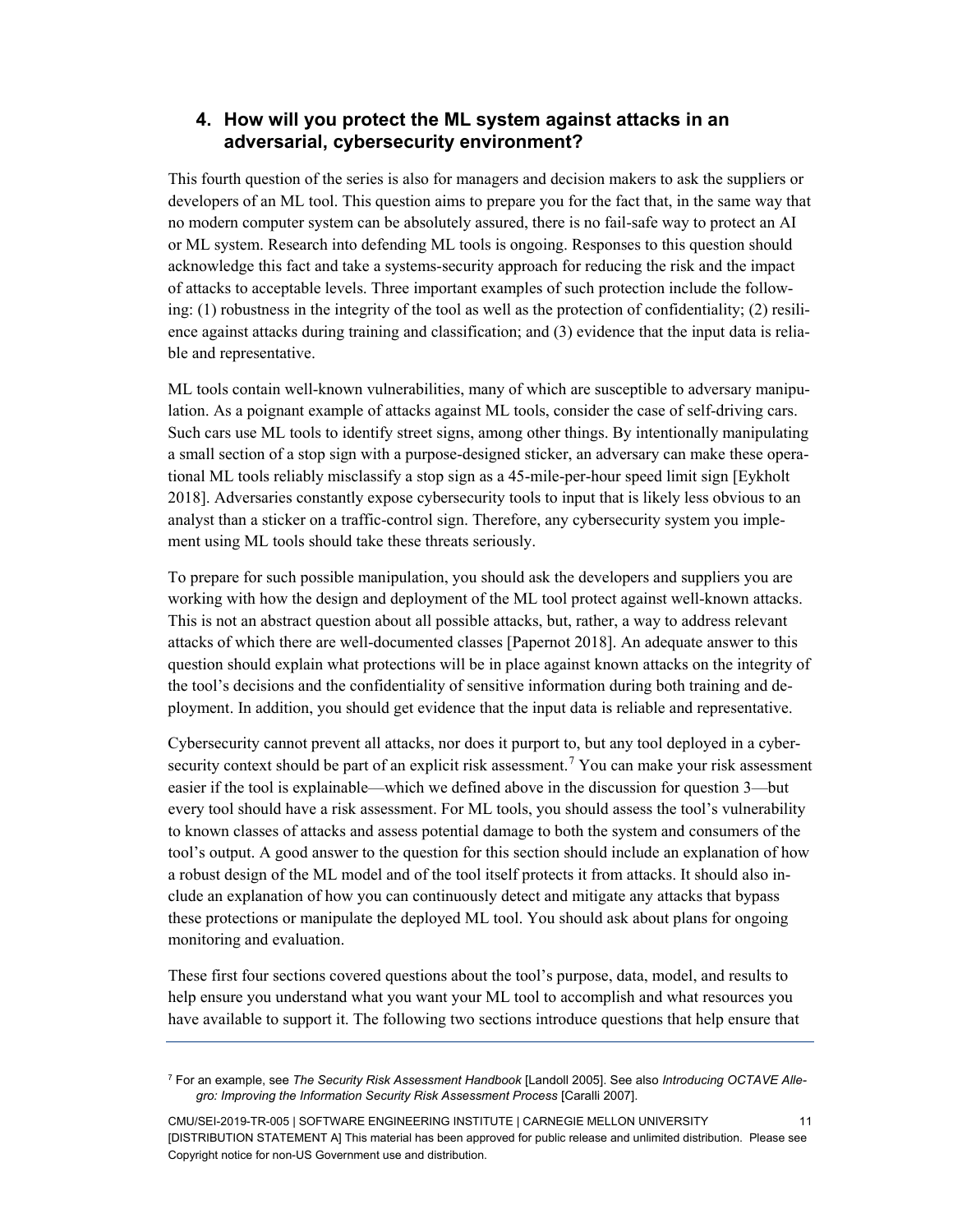you use what you have to get what you want. The following section will help you discover and mitigate problems in your data and models.

# <span id="page-18-0"></span>**5. How will you find and mitigate unintended outputs and effects?**

Managers and decision makers should ask the suppliers or developers of an ML tool this question. You should expect a good response to identify stakeholders, provide guidance on how to consult them, and list sources of sensitive or misleading information. Additionally, a good response will provide information about how the tool performs its task without harming stakeholders. This topic is related to question [2,](#page-12-0) which discussed whether information was ethically available.

ML models, as discussed above, find patterns that may not be apparent to a human analyst. In many cases, the model may capture sensitive information or reproduce unwanted biases even if they are explicitly excluded from the data [Rocher 2019]. Studies have vividly demonstrated the occurrence of this problem in AI that uses ML tools to advise on criminal sentencing in the United States. For example, African Americans are four times more likely to be arrested for drug charges than white Americans despite similar rates of drug usage between the two groups. ML tools that have been trained to provide information on recidivism have relearned this bias in the criminal justice system even when race is specifically excluded as a data input [Angwin 2016]. Such systems frequently relearn underlying human biases that exist in other fields of knowledge and culture as well [Caliskan 2017]. The ML tool's strength in highlighting intricate relationships in data becomes a glaring weakness if it uses these relationships to reintroduce intentionally excluded features.

You should ask tool developers and suppliers about how the tool avoids or mitigates such unintended consequences. A good answer should provide assurance on—at minimum—the following five aspects of data handling and model development:<sup>[8](#page-18-1)</sup>

- **Representation**—all relevant subjects are proportionally represented in the data. One aspect of proportionality that is especially relevant for cybersecurity is that the ratio of benign to malicious elements in the training data is realistic. For example, if a company receives 1000 emails from outside sources a week and only 50 of them contain malicious elements, the training data should reproduce that ratio. You should also represent other relevant features proportionally. Failing to provide accurate representation might introduce cultural bias into the initial classification. If all benign emails are in English, for example, but some malicious emails are not, the data will erroneously introduce a cultural bias that non-English languages are malicious. Commercial ML tools in other subject areas are known to commonly suffer from this problem. For example, poor representation in training data leads to systematically higher errors for facial recognition of darker-skinned women [Zou 2018].
- **Protection—the ML tool does not mislearn confounding factors as proxies for sensitive** characteristics, such as in the example above, where the ML tool relearned to detect race because other features of the data set (e.g., location) were correlated with it [Angwin 2016].

<span id="page-18-1"></span><sup>&</sup>lt;sup>8</sup> We adapted the first four items from "AI is convicting criminals and determining jail time, but is it fair?" [Plonski 2018]. For other ethical considerations on collecting data in cybersecurity studies, see "The Menlo Report: Ethical Principles Guiding Information and Communication Technology Research" [Dittrich 2012].

CMU/SEI-2019-TR-005 | SOFTWARE ENGINEERING INSTITUTE | CARNEGIE MELLON UNIVERSITY 12 [DISTRIBUTION STATEMENT A] This material has been approved for public release and unlimited distribution. Please see Copyright notice for non-US Government use and distribution.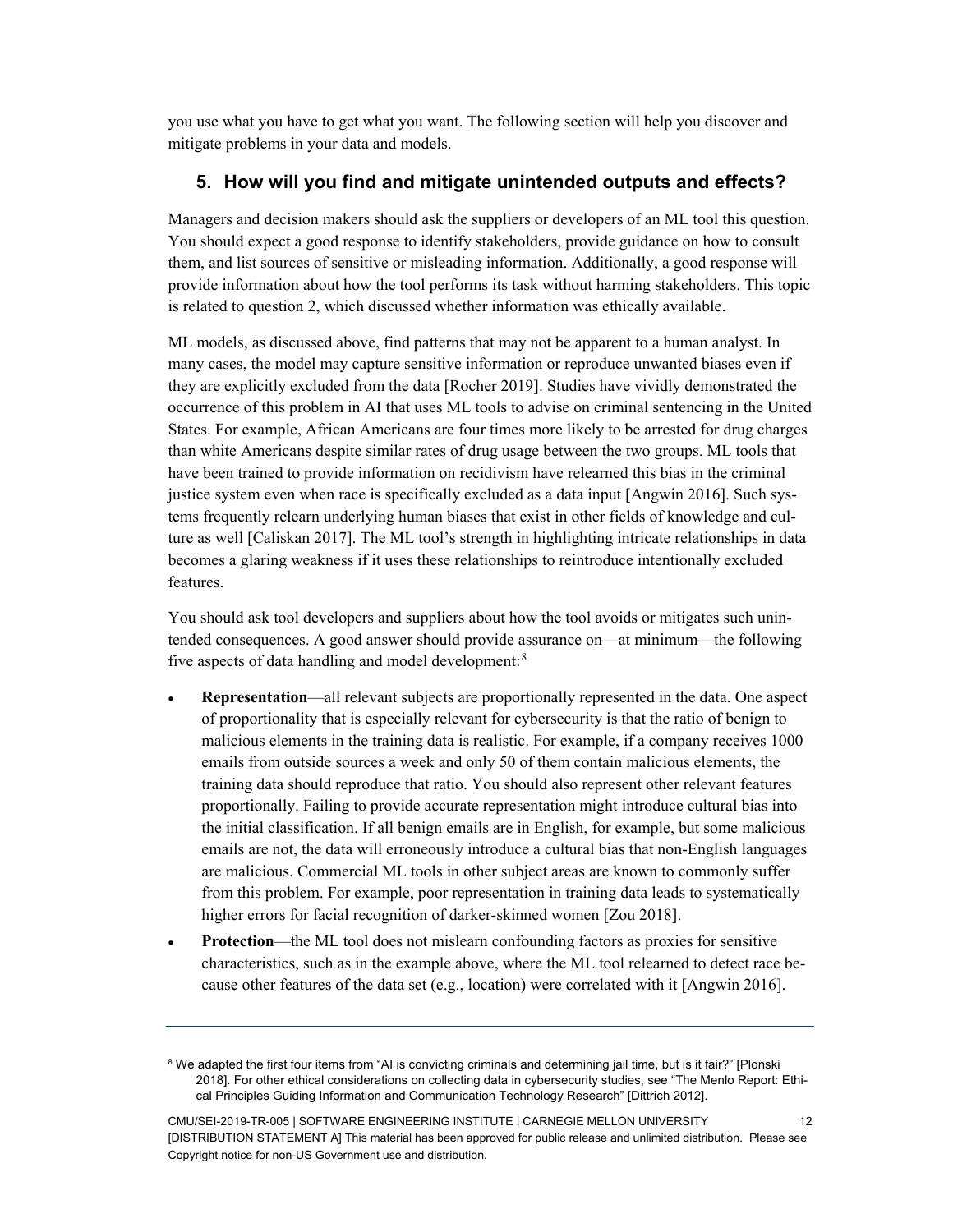Just marking race as a sensitive characteristic is not enough to resolve this issue. You should ensure the characteristic is not predictable or learnable from the remaining data.

- **Stewardship**—the relevant communities that produce the data that the ML tool analyzes, and which the ML tool's use impacts, are engaged. For example, if your organization will use an ML system to screen email for malicious content, the users of the email system are a relevant community that you should consult about how screening impacts their work and how it safely manages their data. Furthermore, the data adequately represents the desired end state. An example of a violation of this aspect of stewardship would be if someone trained a tool to engage in conversation using early  $20<sup>th</sup>$  century literature where it was common to use derogatory terms for various groups of people.
- **Authenticity**—the features of the training data are faithful to the application environment. For example, you should ensure that past observations about a system are informative about its future, and that there is good justification to generalize from training examples to the deployed application.
- **Resiliency**—either (1) adversary access to the training or benchmarking data does not allow the adversary to easily interfere with the AI or ML tool, or (2) the tool does not rely on static input data. Resiliency is closely related to question [4.](#page-17-0)

If you ensure that your ML tool treats relevant people fairly, you often improve the reliability and usefulness of the result because the data and the model better align with the tool's purpose. A comprehensive evaluation of whether an ML tool's results are adequate for its purpose, however, is a broad topic. The following section introduces evaluation and highlights three common mistakes that can occur when people evaluate cybersecurity tools.

# <span id="page-19-0"></span>**6. Can you evaluate the ML tool adequately, accounting for errors?**

This is the final question in the series for managers and decision makers to ask the suppliers or developers of an ML tool. You should expect a good response to give details about the evaluations you can perform, and these should be closely linked to the techniques that scientific and engineering researchers use in their evaluations, such as repeatability, validity, and generalizability.

This section highlights three common flaws you should be sure the evaluations avoid. The first highlights the importance of performance measures. The second two are example mistakes that would subvert the generalizability of an evaluation. *Generalizability* ensures that your evaluation applies to other situations, such as your actual deployment of the tool. In summary, you can avoid some important common problems by ensuring that your evaluation (1) manages and assesses relatively rare events adequately; (2) understands the relationship between the evaluated population and the population you want to learn about; and (3) properly accounts for missing evidence. This section is broken into three subsections to address each of these items as well as a concluding section that addresses the importance of performance metrics. While far from exhaustive, the considerations that follow will form a baseline for an adequate response to this question. For a thorough account of the framework for an adequate evaluation, see "Practicing a Science of Security" [Spring 2017].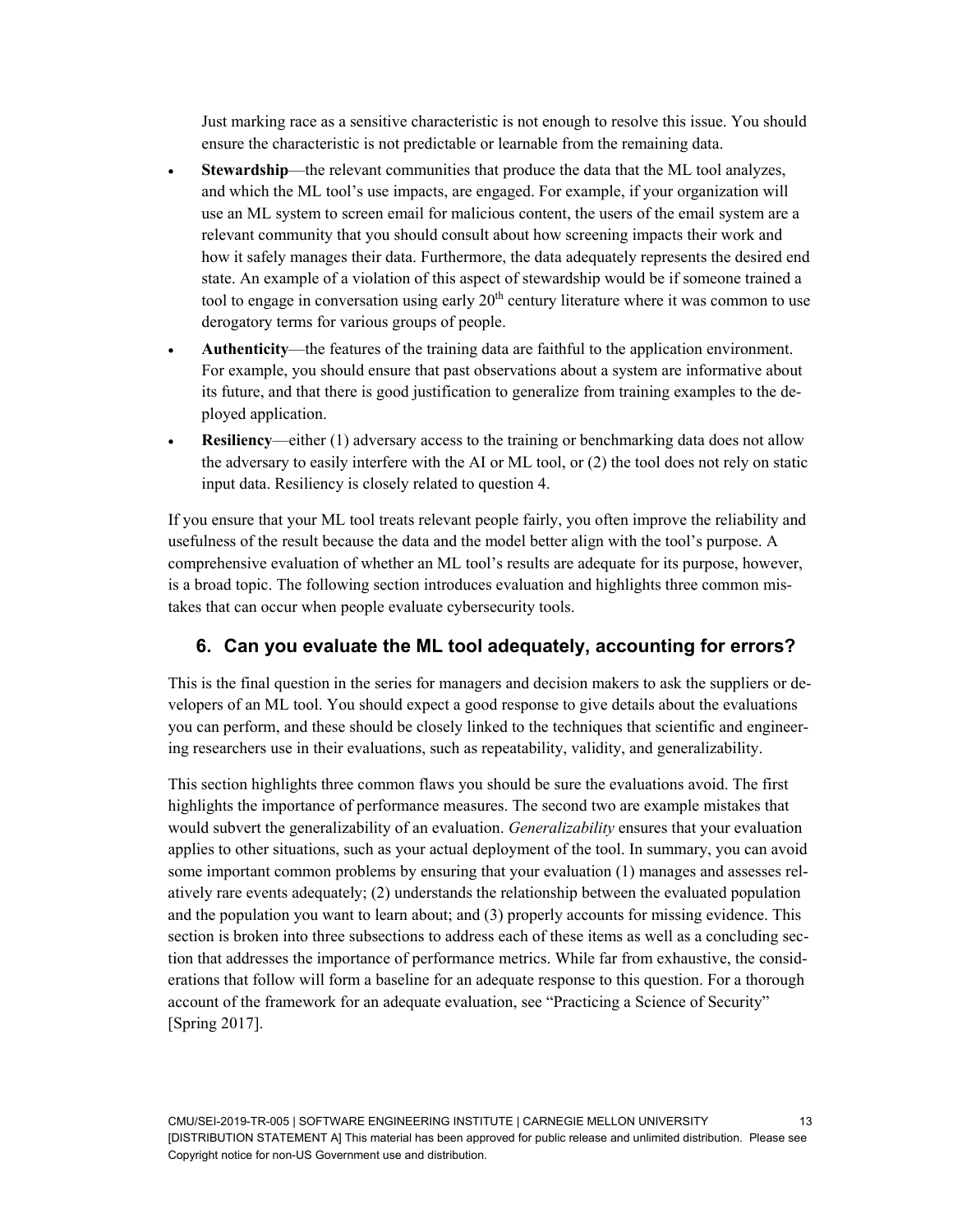#### **Item 1: Managing Rare Events**

A common problem for operators who manage alarms, such as nuclear power plant operators or computer security incident responders, is that people tend to ignore alarms if they are almost always triggered incorrectly and do not require a response most of the time. However, when people tend to ignore alarms because they are often false, errors occur when the system triggers a real alarm. This issue is more likely to happen if the event of interest is relatively rare compared to the normal state. Many relevant cybersecurity events are relatively rare. For example, most software instances are not malicious. The effect of a low base rate of occurrence is that seemingly small problems in detection result in overwhelming numbers of false alarms, and analysts may end up ignoring all of the alarms that the system produces.

#### Rare Events and False Alarms

To demonstrate the effect that rare events have on erroneous alarms, suppose we are interested in a malicious item with a base-rate of one in 10,000, so that in one million samples, only 100 will be malicious, and 999,900 will be benign. Now consider a tool that is correct 99% of the time, so that 1% of malicious events are identified as benign and 1% of benign events are identified as malicious. This tool will misclassify 9,999 of the 999,900 benign events as malicious, and it will correctly classify 99 of the 100 malicious events as malicious. Therefore, despite a seemingly low error rate in the test, about 99% (calculated as  $\frac{9999}{99+9999} = 99.0\%$ ) of the tool's results are alarm errors [Axelsson 2000]. The fact that there are so many more benign cases in the population drastically impacts the results.

<span id="page-20-0"></span>

|                  | Total events | Reported malicious<br>(alarm) | Reported benign |
|------------------|--------------|-------------------------------|-----------------|
| Actual malicious | 100          | 99 (correct alarms)           |                 |
| Actual benign    | 999,900      | 9999 (alarm errors)           | 989.901         |

#### **Item 2: Understanding the Relationship Between the Evaluated Population and the Target Population**

The second common error you should avoid is called *survivorship bias*, which is a misunderstanding of how the population you observe represents the population you want to study. This type of error got its name because it was first studied when evaluating new armor for military aircraft returning from combat [Mangel 1984]. The goal of the armor evaluation was to estimate which vulnerable parts of a plane most often led to the plane being shot down. The difficulty was that only planes that were not shot down were the ones available for observation to determine the need for new armor. The engineers observing the planes originally considered the possibility that returning planes needed more armor where there was evidence that they had been shot. The right answer, however—which the project team correctly ascertained—was to put more armor where they were *not* shot. The planes that did not return likely took fatal damage in the places where the successful planes remained unscathed.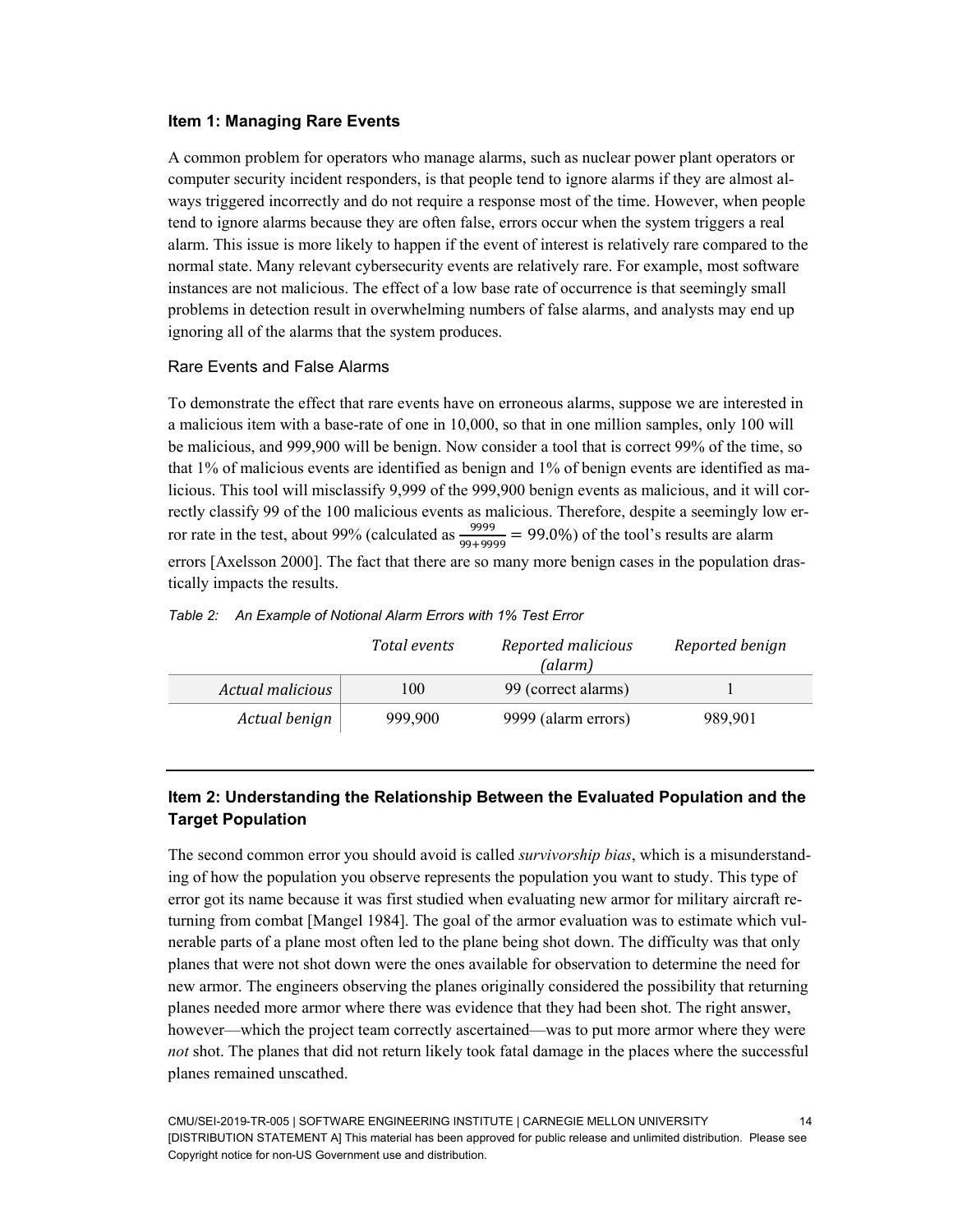The general problem of survivorship bias also relates to cybersecurity. Usually, we want to estimate something unobservable, such as how many intrusion events an organization did not detect. There are statistical methods for such evaluations, but using them is not always straightforward. The main pitfall to avoid is treating an observed or evaluated population as representative when it is systematically not representative. Analogously to the airplane example above, taking all the intrusions an organization knows about as input data is a strategy that is unlikely to be useful for evaluating a tool's ability to detect intrusions the organization does not know about.

#### **Item 3: Accounting for Missing Evidence**

Misunderstanding absent evidence is the final common error to guard against during evaluation of AI systems and ML tools. Intelligence analysis has a long history of addressing this challenge, and cybersecurity should draw on that history. Heuer offered the following advice on overcoming this problem: "[I]dentify explicitly those relevant variables on which information is lacking, consider alternative hypotheses concerning the status of these variables, and then modify... judgement accordingly. [Also] consider whether the absence of information is normal or is itself an indicator of unusual activity or inactivity" [Heuer 1999, p. 19]. This advice is worth quoting here because we should apply it to thinking about what answers the questions we ask about evaluation quality should include.

#### **The Importance of Performance Metrics**

The examples from each of the items above highlight the importance of selecting performance metrics. Performance metrics are the criteria that the tool's users will employ to evaluate its success or failure [Russell 2010, chapter 2]. In the best case, if you properly use performance metrics, the ML tool will perform well in the metrics you measure. On the other hand, the ML tool might perform poorly if you do not measure certain aspects of its performance. For example, if your performance metrics do not include time calculations, then it is unlikely the ML tool will compute answers quickly. Or, if your performance measures do not consider usual rates of occurrence in your environment, the tool will likely overwhelm analysts with alerts. In broad strokes, make sure your evaluations measure what you actually care about improving.

This section is not a complete checklist of the evaluation of a cybersecurity tool. We provided three common errors that you should ensure any answer avoids. For more comprehensive evaluation requirements, see *Security Engineering: A Guide to Building Dependable Distributed Systems, 2nd Edition* [Anderson 2008] and *Systems Security Engineering: Considerations for a Multidisciplinary Approach in the Engineering of Trustworthy Secure Systems* [NIST 2016]. The following, and final, section asks you bring together what you have learned, compare options, and make your decision.

# <span id="page-21-0"></span>**7. What alternative tools have you considered? What are the advantages and disadvantages of each one?**

Managers and decision makers should ask themselves these final questions. As you do so, you should take stock of the answers to the previous six questions. However, to properly compare multiple tools, you should ask all seven of the questions in this report about multiple solutions. At this point, you should go beyond comparing answers to the previous questions and also address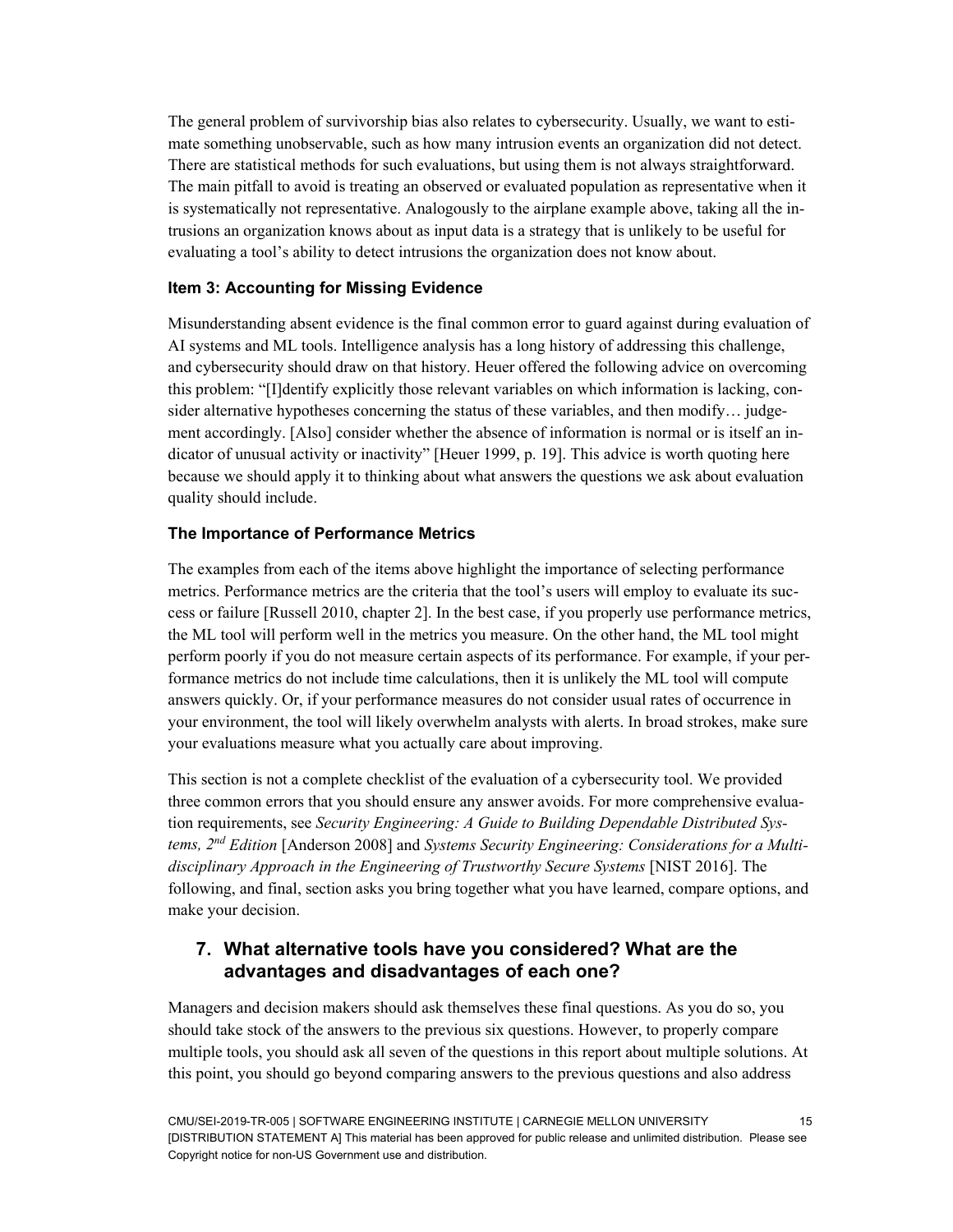business considerations. Estimating costs of development, deployment, and maintenance are im-portant problems of their own,<sup>[9](#page-22-0)</sup> but we will not focus on those here.

You should be sure to consider advantages and disadvantages at various stages in the tool's lifecycle. ML tools can quickly accrue unsustainable levels of maintenance costs and technical debt. In this case, cybersecurity tools are no better than any other software tool. Some risk factors that you should avoid where possible include complex ML models that erode software boundaries, hard-totrace data dependencies, and undue tolerance for software design anti-patterns that result in spaghetti code [Sculley 2014].

In the case of cybersecurity, it is particularly relevant to understand the threat lifecycle and how you can update a tool when an adversary learns how to subvert it. For example, it is undesirable if one week of adversary effort takes a three-month tool redevelopment to counter. More generally, you should try to predict the adversary's response to the tool and whether that response puts them in a better or worse position to carry out an attack [Spring 2015].

<span id="page-22-0"></span><sup>9</sup> For examples about estimating costs of development, deployment, and maintenance, see the publications on software cost estimates at the SEI blog a[t https://insights.sei.cmu.edu/sei\\_blog/software-cost-estimates/.](https://insights.sei.cmu.edu/sei_blog/software-cost-estimates/)

CMU/SEI-2019-TR-005 | SOFTWARE ENGINEERING INSTITUTE | CARNEGIE MELLON UNIVERSITY 16 [DISTRIBUTION STATEMENT A] This material has been approved for public release and unlimited distribution. Please see Copyright notice for non-US Government use and distribution.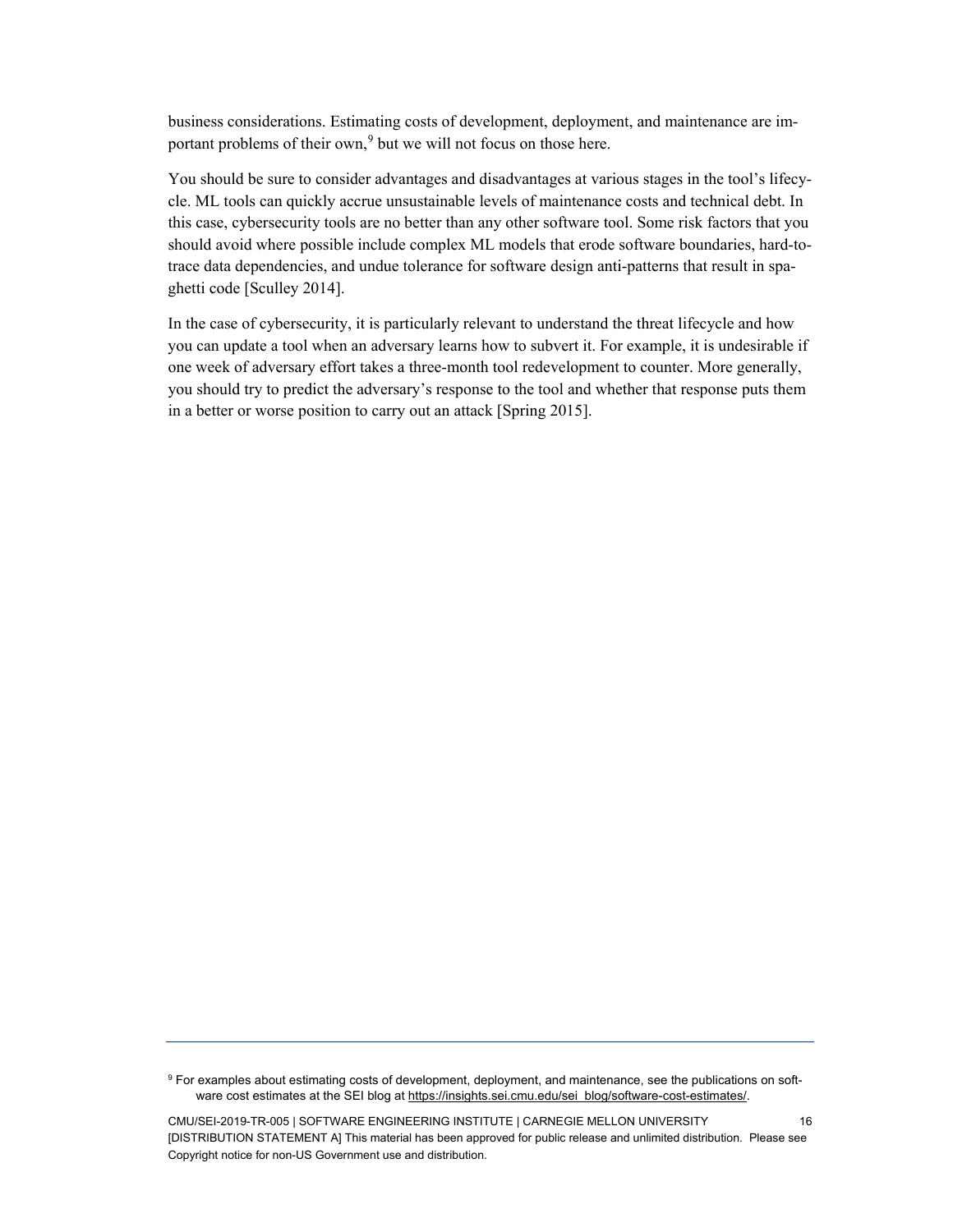# <span id="page-23-0"></span>**Conclusion**

Machine learning (ML) and artificial intelligence (AI), like any tools, should be designed to fit their intended purpose. ML tools have great promise, but you should take due care before applying them to cybersecurity problems.

The cybersecurity context makes answering some questions difficult. For example, getting relevant information can be difficult if what you need to gather is absolutely correct knowledge about malicious intent. Getting such information amounts to reading some unknown person's mind. A well-designed tool will sidestep such difficulties to bring value where it can.

Tools are part of systems. A hammer cannot drive a nail by itself, though it certainly makes your arm more effective at driving nails than it would be without the hammer. Well-designed ML tools should likewise integrate with the rest of your cybersecurity system. ML tools can make that system better, and if well-integrated, the system can also protect and support an ML tool.

If you ask the questions that we outline in this document, you should be better able to acquire a well-designed ML tool that fits your needs and to integrate it into your organization. And you should not forget that maintaining the tool means asking these questions again occasionally to make sure the context, environment, and purpose of the ML tool remain aligned.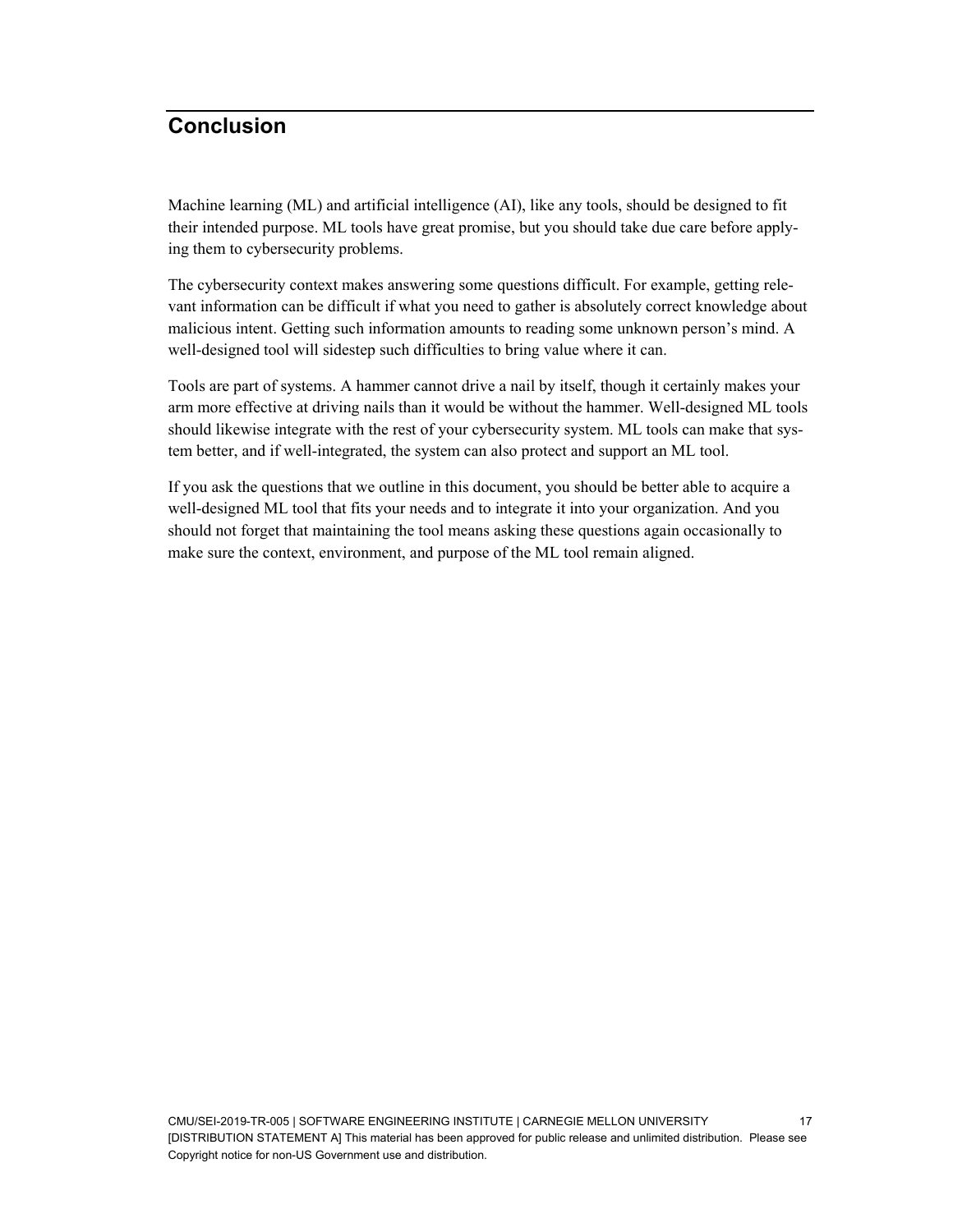# <span id="page-24-0"></span>**References**

*URLs are valid as of the publication date of this document.*

### **[Anderson 2008]**

Anderson, Ross J. *Security Engineering: A Guide to Building Dependable Distributed Systems, 2nd Edition*. Wiley. 2008. ISBN 978-0-470-06852-6.

#### **[Angwin 2016]**

Angwin, Julia; Larson, Jeff; Mattu, Surya; & Kirchner, Lauren. Machine Bias: There's software used across the country to predict future criminals. And it's biased against blacks. *ProPublica*. May 23, 2016. [https://www.propublica.org/article/machine-bias-risk-assessments-in-criminal-sen](https://www.propublica.org/article/machine-bias-risk-assessments-in-criminal-sentencing)[tencing](https://www.propublica.org/article/machine-bias-risk-assessments-in-criminal-sentencing)

#### **[Axelsson 2000]**

Axelsson, Stefan. The Base-Rate Fallacy and its Implications for the Difficulty of Intrusion Detection. *ACM Transactions on Information and System Security (TISSEC)*. Volume 3. Issue 3. August 2000. Pages 186-205[. https://dl.acm.org/citation.cfm?doid=357830.357849](https://dl.acm.org/citation.cfm?doid=357830.357849)

#### **[Caliskan 2017]**

Caliskan, Aylin; Bryson, Joanna J.; & Narayanan, Arvind. Semantics derived automatically from language corpora contain human-like biases. *Science*. Volume 356. Issue 6334. April 14, 2017. Pages 183-6.<http://science.sciencemag.org/content/356/6334/183>

#### **[Caralli 2007]**

Caralli, Richard A.; Stevens, James F.; Young, Lisa R.; & Wilson, William R. *Introducing OCTAVE Allegro: Improving the Information Security Risk Assessment Process*. CMU/SEI-2007- TR-012. Software Engineering Institute, Carnegie Mellon University. May 2007. [https://re](https://resources.sei.cmu.edu/library/asset-view.cfm?assetid=8419)[sources.sei.cmu.edu/library/asset-view.cfm?assetid=8419](https://resources.sei.cmu.edu/library/asset-view.cfm?assetid=8419)

# **[Craver 2007]**

Craver, Carl F. *Explaining the Brain: Mechanisms and the Mosaic Unity of Neuroscience*. Oxford University Press. August 2007. ISBN 9780199299317.

#### **[Dittrich 2012]**

Dittrich, D. & Kenneally, E. The Menlo Report: Ethical Principles Guiding Information and Communication Technology Research. *US Department of Homeland Security*. August 2012. [https://www.caida.org/publications/papers/2012/menlo\\_report\\_actual\\_formatted/menlo\\_re](https://www.caida.org/publications/papers/2012/menlo_report_actual_formatted/menlo_report_actual_formatted.pdf)[port\\_actual\\_formatted.pdf](https://www.caida.org/publications/papers/2012/menlo_report_actual_formatted/menlo_report_actual_formatted.pdf)

#### **[Douglas 2018]**

Douglas, Heather. How Can the Public Assess Expertise? *JBS Haldane Memorial Lecture*. January 31, 2018.<https://www.youtube.com/watch?v=cuB06iZ8-sM&feature=youtu.be>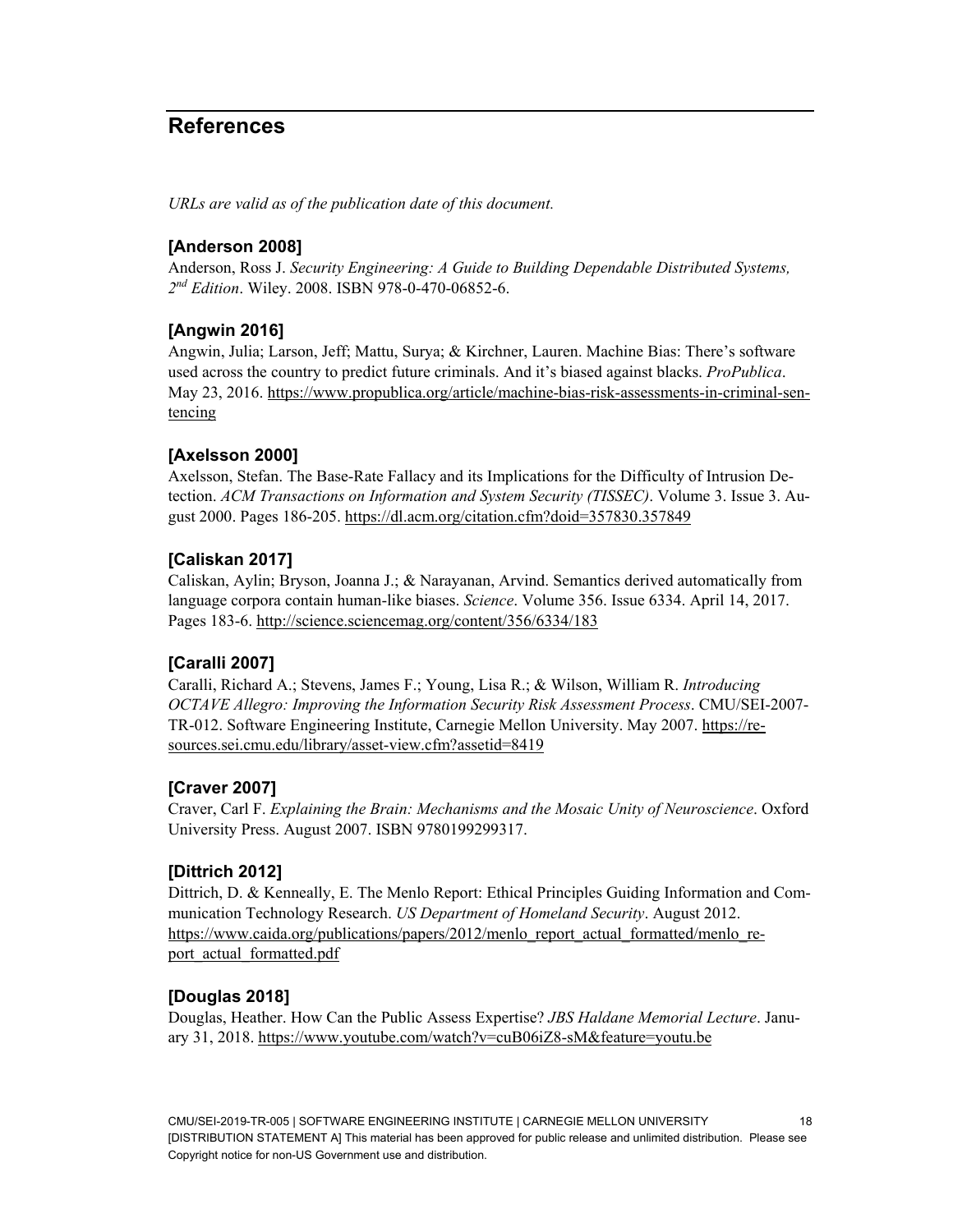# **[European Commission 2019]**

European Commission. 2018 reform of EU data protection rules. *European Commission Website*. March 27, 2019 [accessed]. [https://ec.europa.eu/commission/priorities/justice-and-fundamental](https://ec.europa.eu/commission/priorities/justice-and-fundamental-rights/data-protection/2018-reform-eu-data-protection-rules_en)[rights/data-protection/2018-reform-eu-data-protection-rules\\_en](https://ec.europa.eu/commission/priorities/justice-and-fundamental-rights/data-protection/2018-reform-eu-data-protection-rules_en)

### **[Eykholt 2018]**

Eykholt, Kevin; Evtimov, Ivan; Fernandes, Earlence; Li, Bo; Rahmati, Amir; Xiao, Chaowei; Prakash, Atul; Kohno, Tadayoshi; & Song, Dawn. Robust Physical-World Attacks on Deep Learning Models. *arXiv*. April 10, 2018.<https://arxiv.org/pdf/1707.08945.pdf>

#### **[Glennan 2017]**

Glennan, Stuart & Illari, Phyllis, eds. *The Routledge Handbook of Mechanisms and Mechanical Philosophy*. Routledge. 2017. ISBN 9781138841697.

#### **[Heuer 1999]**

Heuer, Richards J. *Psychology of Intelligence Analysis*. Center for the Study of Intelligence, Central Intelligence Agency. 1999. [https://www.cia.gov/library/center-for-the-study-of-intelli](https://www.cia.gov/library/center-for-the-study-of-intelligence/csi-publications/books-and-monographs/psychology-of-intelligence-analysis/PsychofIntelNew.pdf)[gence/csi-publications/books-and-monographs/psychology-of-intelligence-analysis/Psy](https://www.cia.gov/library/center-for-the-study-of-intelligence/csi-publications/books-and-monographs/psychology-of-intelligence-analysis/PsychofIntelNew.pdf)[chofIntelNew.pdf](https://www.cia.gov/library/center-for-the-study-of-intelligence/csi-publications/books-and-monographs/psychology-of-intelligence-analysis/PsychofIntelNew.pdf)

#### **[Horneman 2017]**

Horneman, Angela. How to Think Like an Analyst [blog post]. *SEI Blog*. July 17, 2017. [https://in](https://insights.sei.cmu.edu/sei_blog/2017/07/how-to-think-like-an-analyst.html)[sights.sei.cmu.edu/sei\\_blog/2017/07/how-to-think-like-an-analyst.html](https://insights.sei.cmu.edu/sei_blog/2017/07/how-to-think-like-an-analyst.html)

#### **[Klein 2010]**

Klein, Gerwin; Andronick, June; Elphinstone, Kevin; Heiser, Gernot; Cock, David; Derrin, Philip; Elkaduwe, Dhammika; Engelhardt, Kai; Kolanski, Rafal; Norrish, Michael; Sewell, Thomas; Tuch, Harvey; & Winwood, Simon. seL4: Formal Verification of an Operating-System Kernel. *Communications of the ACM*. Volume 53. Number 6. June 2010. Pages 107-115. [https://cacm.acm.org/magazines/2010/6/92498-sel4-formal-verification-of-an-operating-system](https://cacm.acm.org/magazines/2010/6/92498-sel4-formal-verification-of-an-operating-system-kernel/fulltext)[kernel/fulltext](https://cacm.acm.org/magazines/2010/6/92498-sel4-formal-verification-of-an-operating-system-kernel/fulltext)

#### **[Landoll 2005]**

Landoll, Douglas J. *The Security Risk Assessment Handbook: A Complete Guide for Performing Security Risk Assessments*. CRC Press. December 12, 2005. ISBN 9781420031232.

#### **[Mangel 1984]**

Mangel, Marc & Samaniego, Francisco J. Abraham Wald's Work on Aircraft Survivability. Journal of the American Statistical Association. Volume 79. Issue 386. 1984. Pages 259-267. <https://www.tandfonline.com/doi/pdf/10.1080/01621459.1984.10478038?needAccess=true>

#### **[Moore 2019]**

Moore, Andrew W. AWM Tutorial Page. *Carnegie Mellon University, School of Computer Science Website*. March 27, 2019 [accessed][. https://www.cs.cmu.edu/~awm/tutorials.html](https://www.cs.cmu.edu/%7Eawm/tutorials.html)

#### **[Munroe 2017]**

Munroe, Randall. Machine Learning. *xkcd Website*. May 17, 2017.<https://xkcd.com/1838/>

CMU/SEI-2019-TR-005 | SOFTWARE ENGINEERING INSTITUTE | CARNEGIE MELLON UNIVERSITY 19 [DISTRIBUTION STATEMENT A] This material has been approved for public release and unlimited distribution. Please see Copyright notice for non-US Government use and distribution.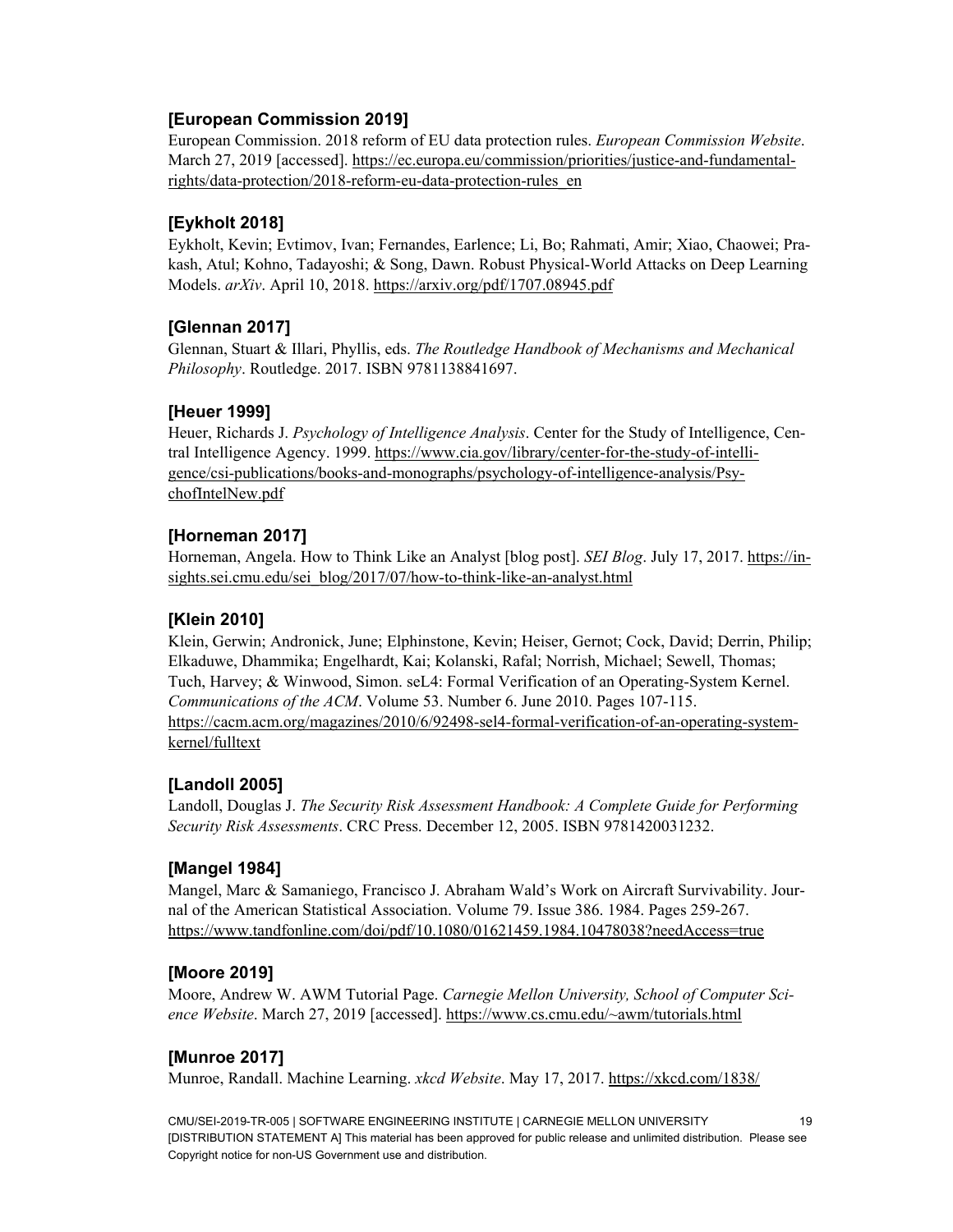# **[NIST 2016]**

Ross, Ron; McEvilley, Michael; & Oren, Janet Carrier. *Systems Security Engineering: Considerations for a Multidisciplinary Approach in the Engineering of Trustworthy Secure Systems*. SP 800-160v1. National Institute of Standards and Technology, United States Department of Commerce. November 2016.

#### **[Ng 2019]**

Ng, Andrew. AI for Everyone. *Coursera*. July 31, 2019 [accessed]. <https://www.coursera.org/learn/ai-for-everyone>

#### **[Papernot 2018]**

Papernot, Nicolas; McDaniel, Patrick; Sinha, Arunesh; & Wellman, Michael P. SoK: Security and Privacy in Machine Learning. Pages 399-414. In *2018 IEEE European Symposium on Security and Privacy (EuroS&P 2018)*. London, United Kingdom. April 24-26, 2018.

#### **[Pearl 2018]**

Pearl, Judea. The Seven Tools of Causal Inference, with Reflections on Machine Learning. *Communications of the ACM*. Volume 62. Number 3. March 2019. Pages 54-60. [https://cacm.acm.org/magazines/2019/3/234929-the-seven-tools-of-causal-inference-with-reflec](https://cacm.acm.org/magazines/2019/3/234929-the-seven-tools-of-causal-inference-with-reflections-on-machine-learning/fulltext)[tions-on-machine-learning/fulltext](https://cacm.acm.org/magazines/2019/3/234929-the-seven-tools-of-causal-inference-with-reflections-on-machine-learning/fulltext)

#### **[Polonski 2018]**

Polonski, Vyacheslav. AI is convicting criminals and determining jail time, but is it fair? *World Economic Forum*. November 19, 2018. [https://www.weforum.org/agenda/2018/11/algorithms](https://www.weforum.org/agenda/2018/11/algorithms-court-criminals-jail-time-fair/)[court-criminals-jail-time-fair/](https://www.weforum.org/agenda/2018/11/algorithms-court-criminals-jail-time-fair/)

#### **[Preece 2018]**

Preece, Alun; Harborne, Dan; Braines, Dave; Tomsett, Richard; & Chakraborty, Supriyo. Stakeholders in Explainable AI. *arXiv*. September 29, 2018.<https://arxiv.org/pdf/1810.00184.pdf>

#### **[Rocher 2019]**

Rocher, Luc; Hendrickx, Julien M.; & de Montjoye, Yves-Alexandre. Estimating the Success of Re-identifications in Incomplete Datasets using Generative Models. *Nature Communications*. Volume 10. Number 1. July 2019. Page 3069.

#### **[Russell 2010]**

Russell, Stuart J. & Norvig, Peter. *Artificial Intelligence: A Modern Approach*. 3rd edition. Prentice Hall. 2010. ISBN 9780136042594

#### **[Sculley 2014]**

Sculley, David; Holt, Gary; Golovin, Daniel; Davydov, Eugene; Phillips, Todd; Ebner, Dietmar; Chaudhary, Vinay; & Young, Michael. Machine learning: The high interest credit card of technical debt. *Google*. 2014. [https://storage.googleapis.com/pub-tools-public-publication](https://storage.googleapis.com/pub-tools-public-publication-data/pdf/43146.pdf)[data/pdf/43146.pdf](https://storage.googleapis.com/pub-tools-public-publication-data/pdf/43146.pdf)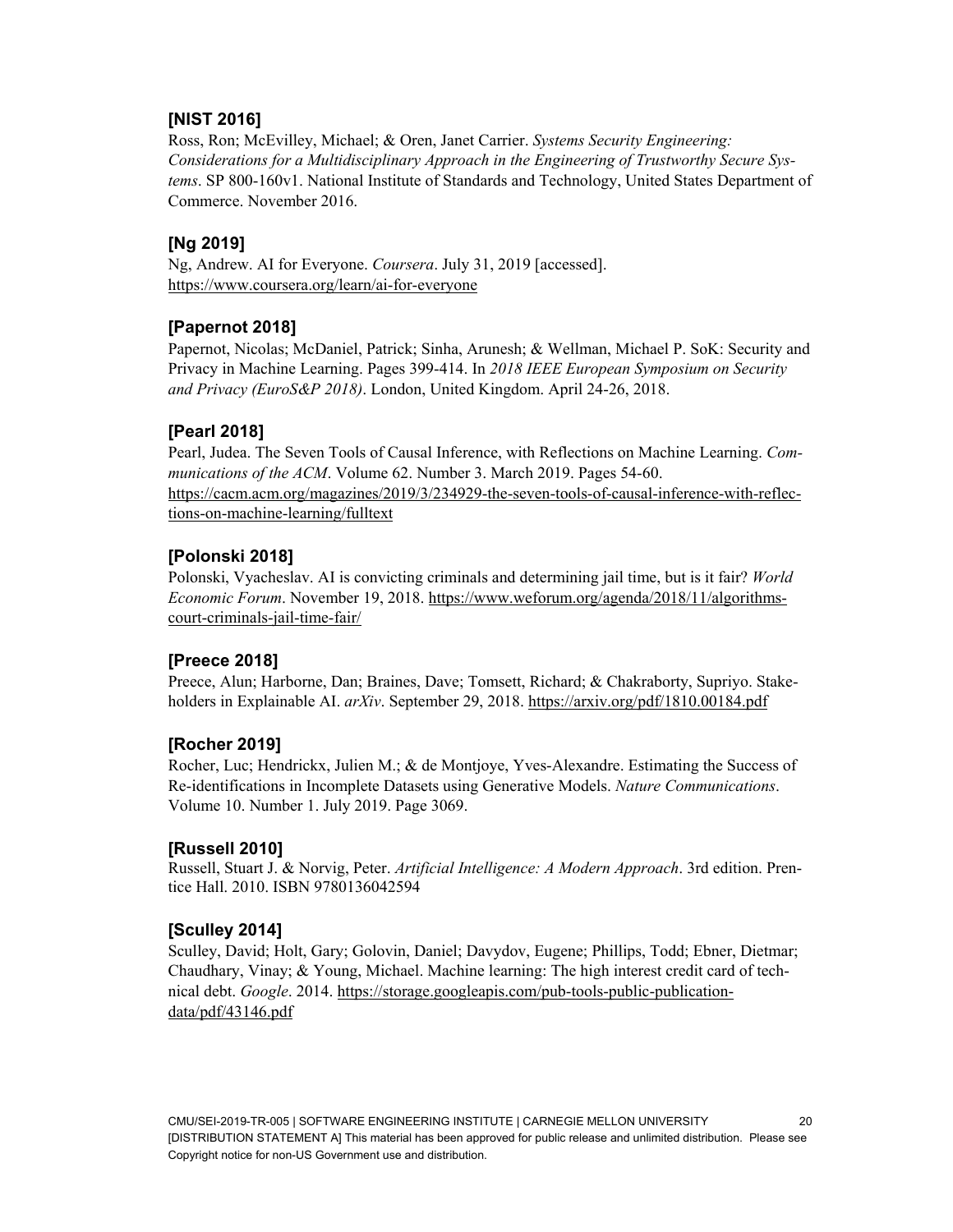# **[Spring 2015]**

Spring, Jonathan M. & Stoner, Edward. *CND Equities Strategy*. CERTCC-2015-40. Software Engineering Institute, Carnegie Mellon University. July 2015. [https://resources.sei.cmu.edu/li](https://resources.sei.cmu.edu/library/asset-view.cfm?assetID=442305)[brary/asset-view.cfm?assetID=442305](https://resources.sei.cmu.edu/library/asset-view.cfm?assetID=442305)

# **[Spring 2017]**

Spring, Jonathan M.; Moore, Tyler; & Pym, David. Practicing a Science of Security. In *Proceedings of the 2017 New Security Paradigms Workshop*. Santa Cruz, CA. October 1-4, 2017. <https://dl.acm.org/citation.cfm?id=3171533&picked=prox>

# **[Spring 2018]**

Spring, Jonathan M. & Illari, Phyllis. Building General Knowledge of Mechanisms in Information Security. *Philosophy and Technology*. September 17, 2018. [https://link.springer.com/arti](https://link.springer.com/article/10.1007/s13347-018-0329-z)[cle/10.1007/s13347-018-0329-z](https://link.springer.com/article/10.1007/s13347-018-0329-z)

# **[Shirey 2007]**

Shirey, R. Internet Security Glossary, Version 2. *IETF*. August 2007. [https://data](https://datatracker.ietf.org/doc/rfc4949/)[tracker.ietf.org/doc/rfc4949/](https://datatracker.ietf.org/doc/rfc4949/)

# **[US-CERT 2019]**

US-CERT. Introduction to Information Security. March 27, 2019 [accessed][. https://www.us](https://www.us-cert.gov/sites/default/files/publications/infosecuritybasics.pdf)[cert.gov/sites/default/files/publications/infosecuritybasics.pdf](https://www.us-cert.gov/sites/default/files/publications/infosecuritybasics.pdf)

# **[Wikipedia 2019]**

Machine Learning. *Wikipedia*. March 27, 2019 [accessed][. https://en.wikipedia.org/wiki/Ma](https://en.wikipedia.org/wiki/Machine_learning)[chine\\_learning](https://en.wikipedia.org/wiki/Machine_learning)

# **[Yeom 2018]**

Yeom, Samuel; Giacomelli, Irene; Fredrikson, Matt; & Jha, Somesh. Privacy Risk in Machine Learning: Analyzing the Connection to Overfitting. Pages 268-282. In *2018 IEEE 31st Computer Security Foundations Symposium (CSF)*. Oxford, United Kingdom. July 9-12, 2018.

# **[Zou 2018]**

Zou, James & Schiebinger, Londa. AI can be sexist and racist---it's time to make it fair. *Nature*. July 18, 2018. 559(7714):324. <https://www.nature.com/articles/d41586-018-05707-8>